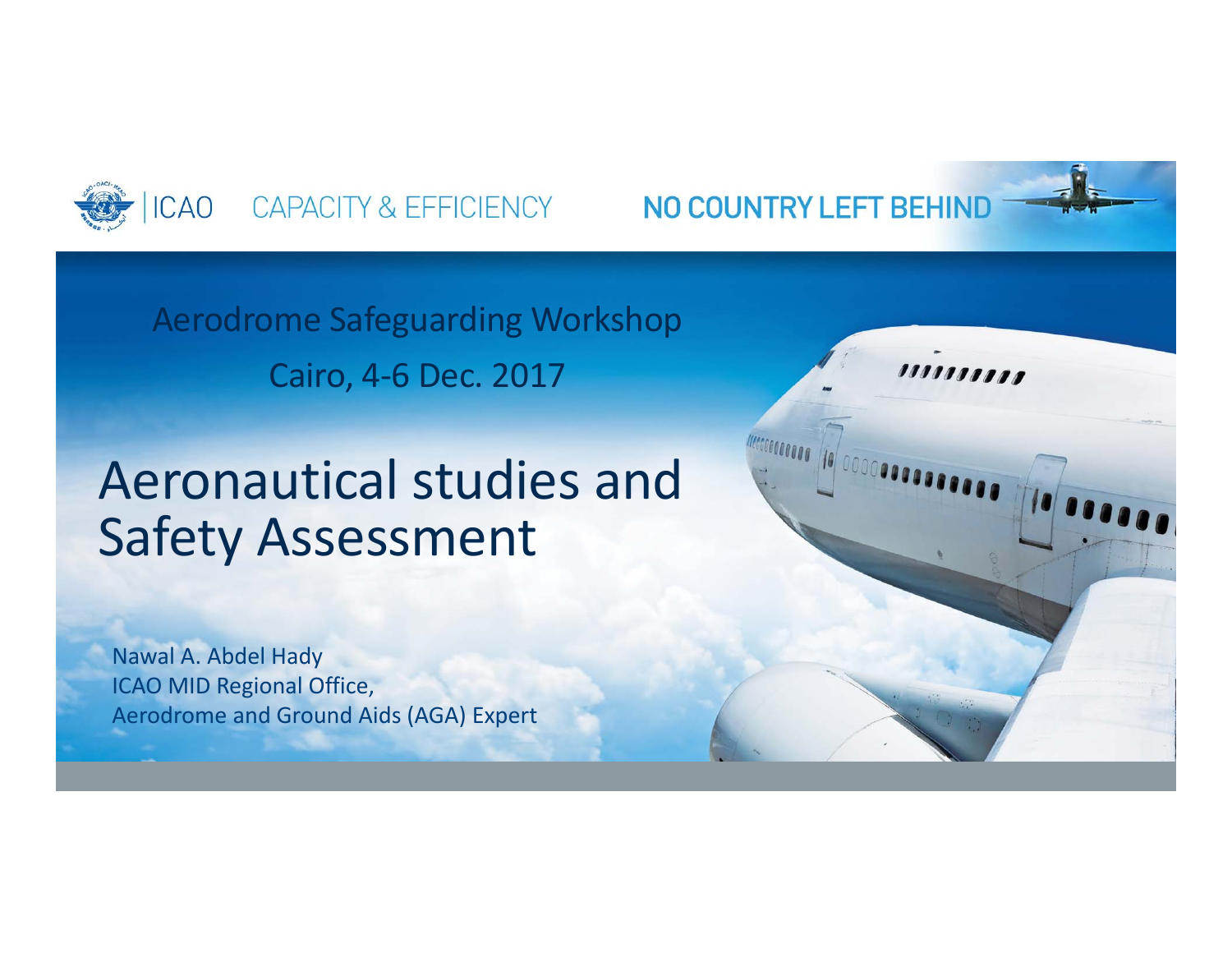

 $\checkmark$ 

## CAO CAPACITY & EFFICIENCY NO COUNTRY LEFT BEHIND

# References

- $\checkmark$ **ICAO SARPS – Annex 14 Vol. I, 7th Edition, July 2016**
- $\checkmark$ **ICAO SARPS – Annex 19 1st Edition, July 2013 – Safety Management**
- $\checkmark$ **ICAO PANS- Aerodromes-Doc 9981, 2nd Edition, 2016**
- $\checkmark$ **ICAO Manual on Certification of Aerodromes Doc 9774**
- $\checkmark$ **ICAO Manual on Safety Management Doc 9859**

**Regional Safety Advisory - MID-RSA/11(Safeguarding Guidelines & Tool Kit)**

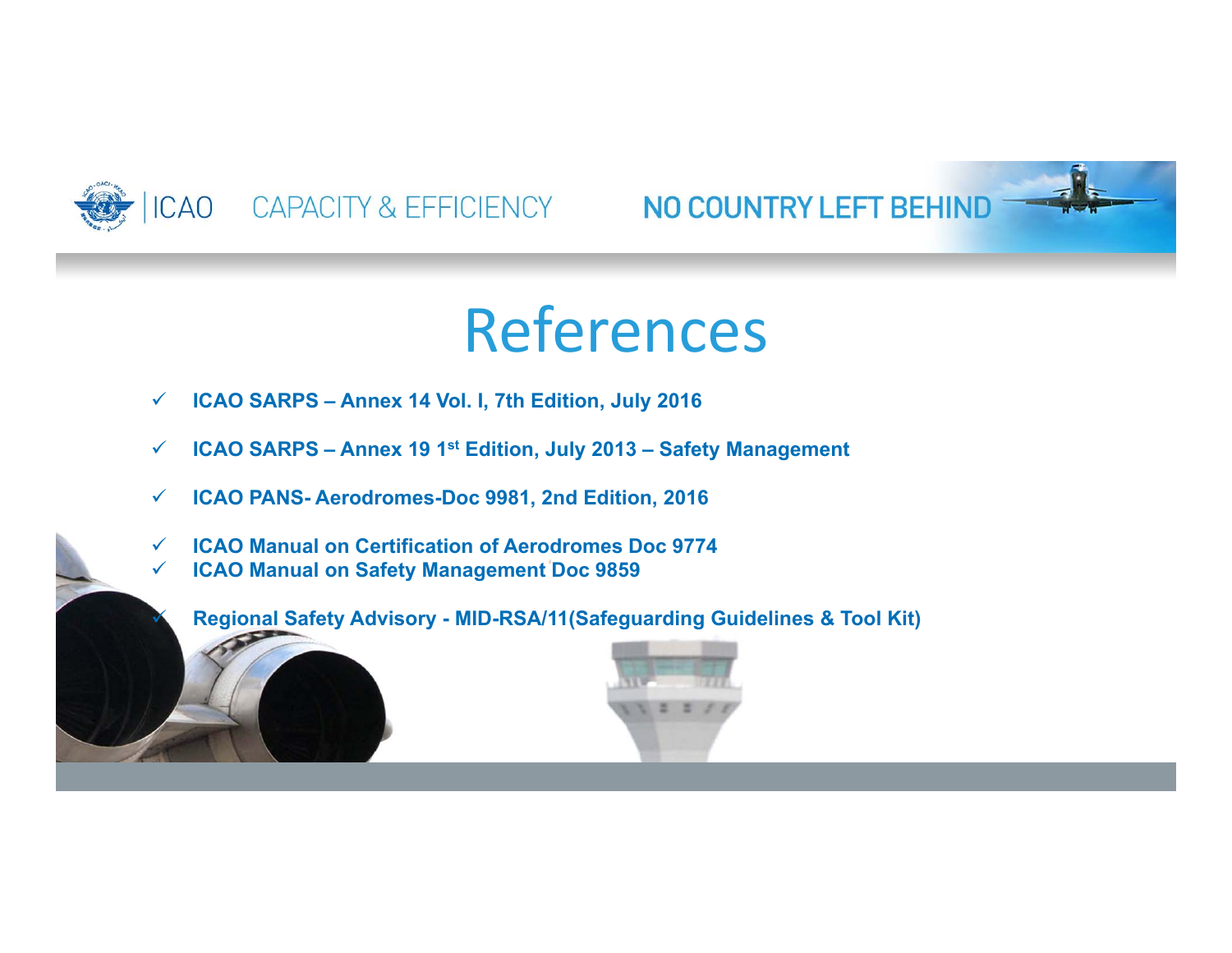

# NO COUNTRY LEFT BEHIND

# Contents

 $\triangleright$  Introduction

- **▶ Background**
- Aeronautical studies
- ▶ Safety Assessment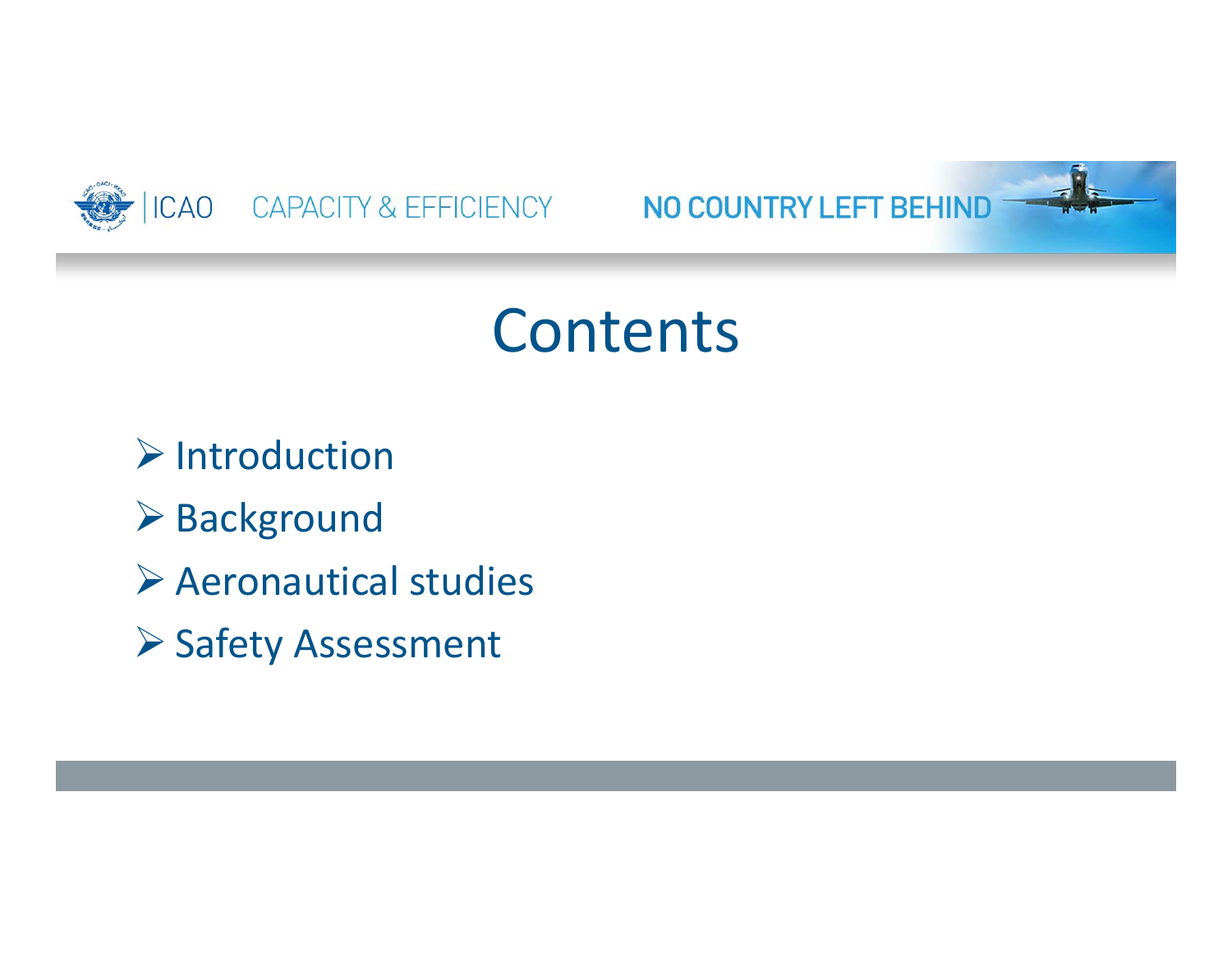

NO COUNTRY LEFT BEHIND

# **Introduction**

 $\triangleright$  Safe air operations require a permanent monitoring and assessment of possible infringements of applicable control surfaces defined in ICAO Annex 14 OLS, PANS‐OPS, or State' national regulations and implementation.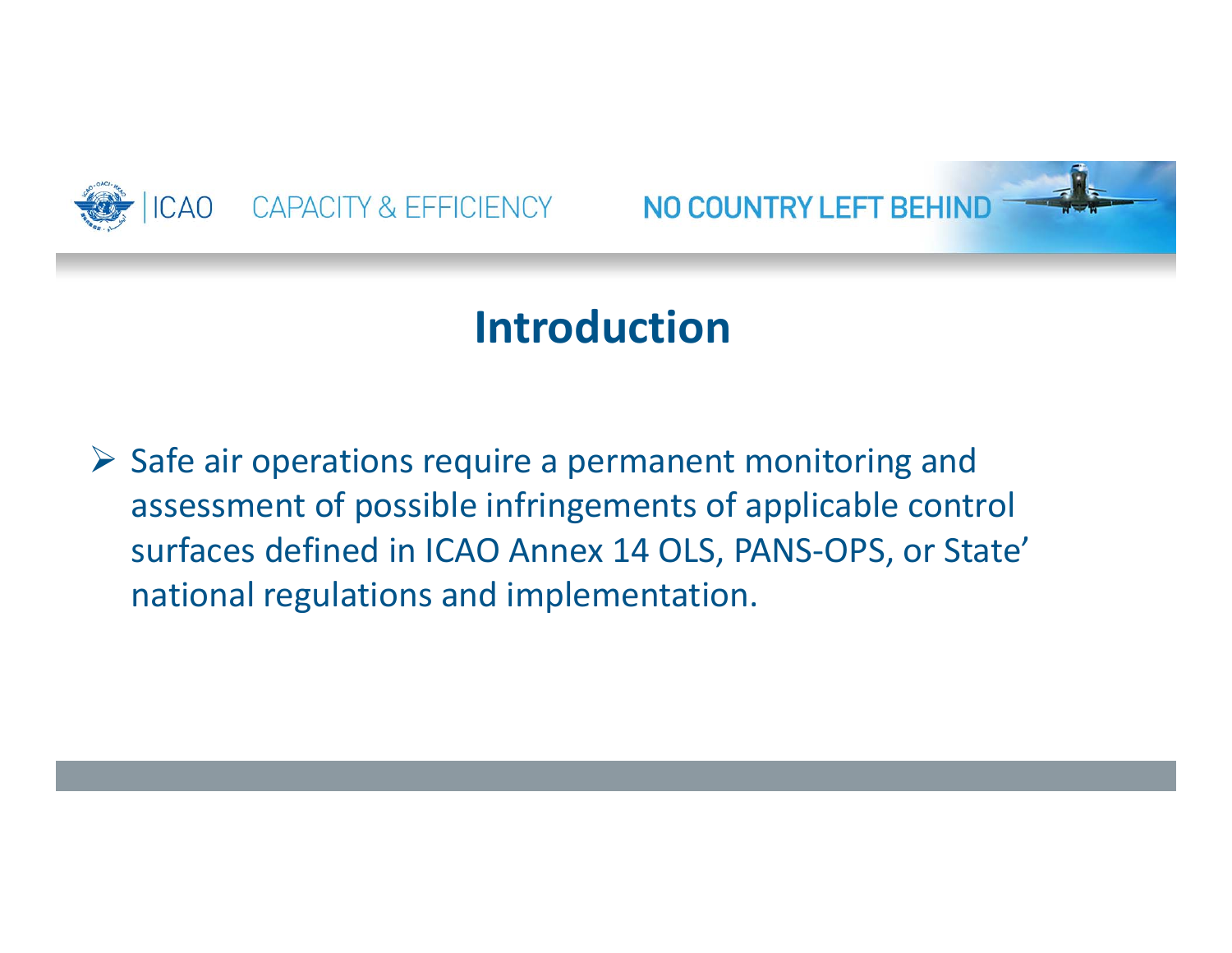

NO COUNTRY LEFT BEHIND

# **Introduction**

 This process, called "safeguarding", shall facilitate the safe integration of new constructions around airports or air traffic control equipment. While regulations may be at a first sight restrictive, these also allow a great flexibility to enable urban development ‐ provided a systematic assessment of the possible impacts of new constructions on aviation is conducted and demonstrate that the safety of air operations is not compromised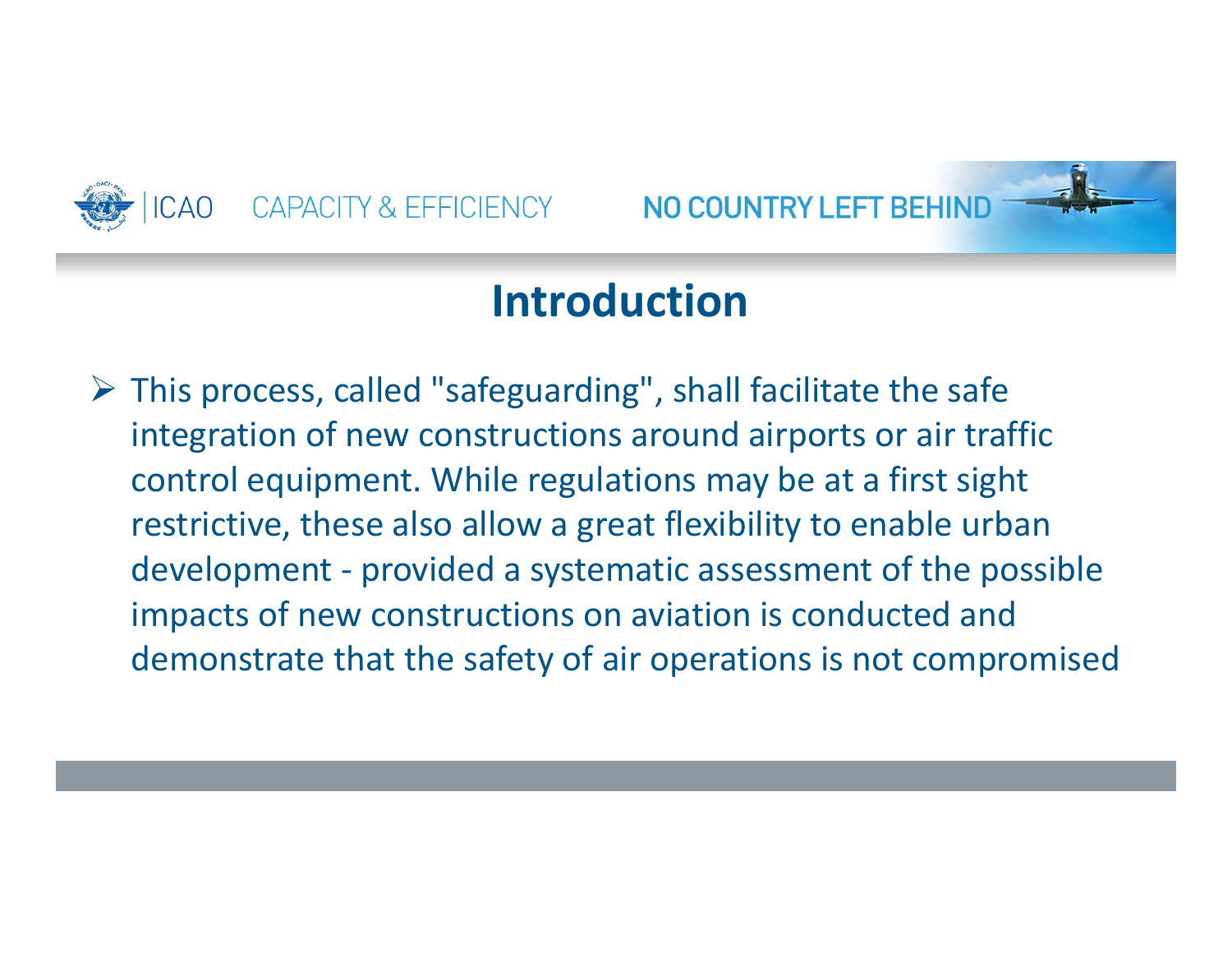

NO COUNTRY LEFT BEHIND



- $\triangleright$  Such assessment, also known as "aeronautical study" is one of the core competence of air sight aimed at making aviation safer.
- $\triangleright$  One of the objective of this workshop is to find ways and means for operational or technical solutions that meet the needs of airport operators, airspace users and project developers, and share experience and best practices in this field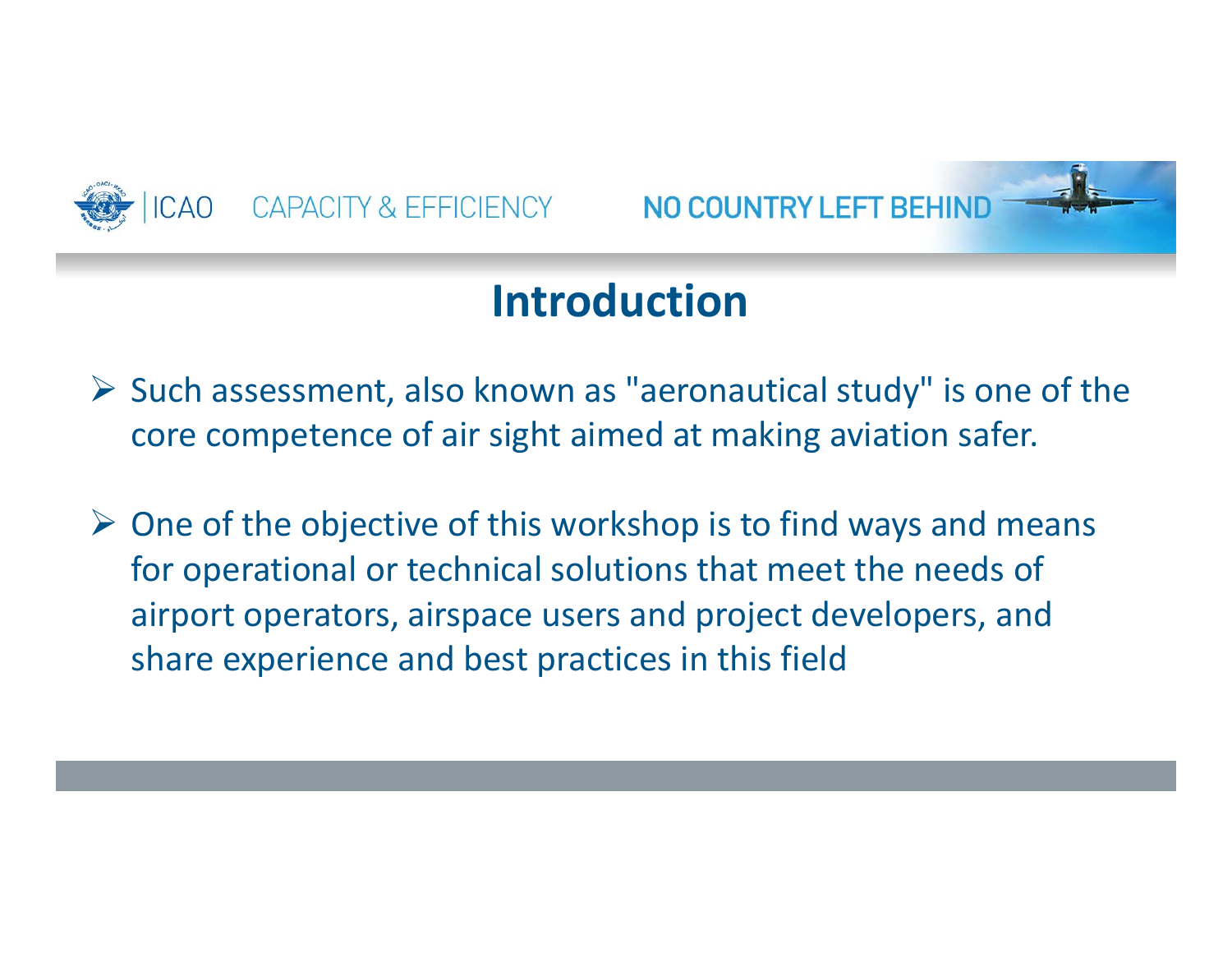

## NO COUNTRY LEFT BEHIND



## **Definitions:**

### **Aeronautical Study**:

 $\checkmark$  An aeronautical study is a study of an aeronautical problem to identify possible solutions and select a solution that is acceptable without degrading safety. (Doc 9774, Doc 9734 Part A).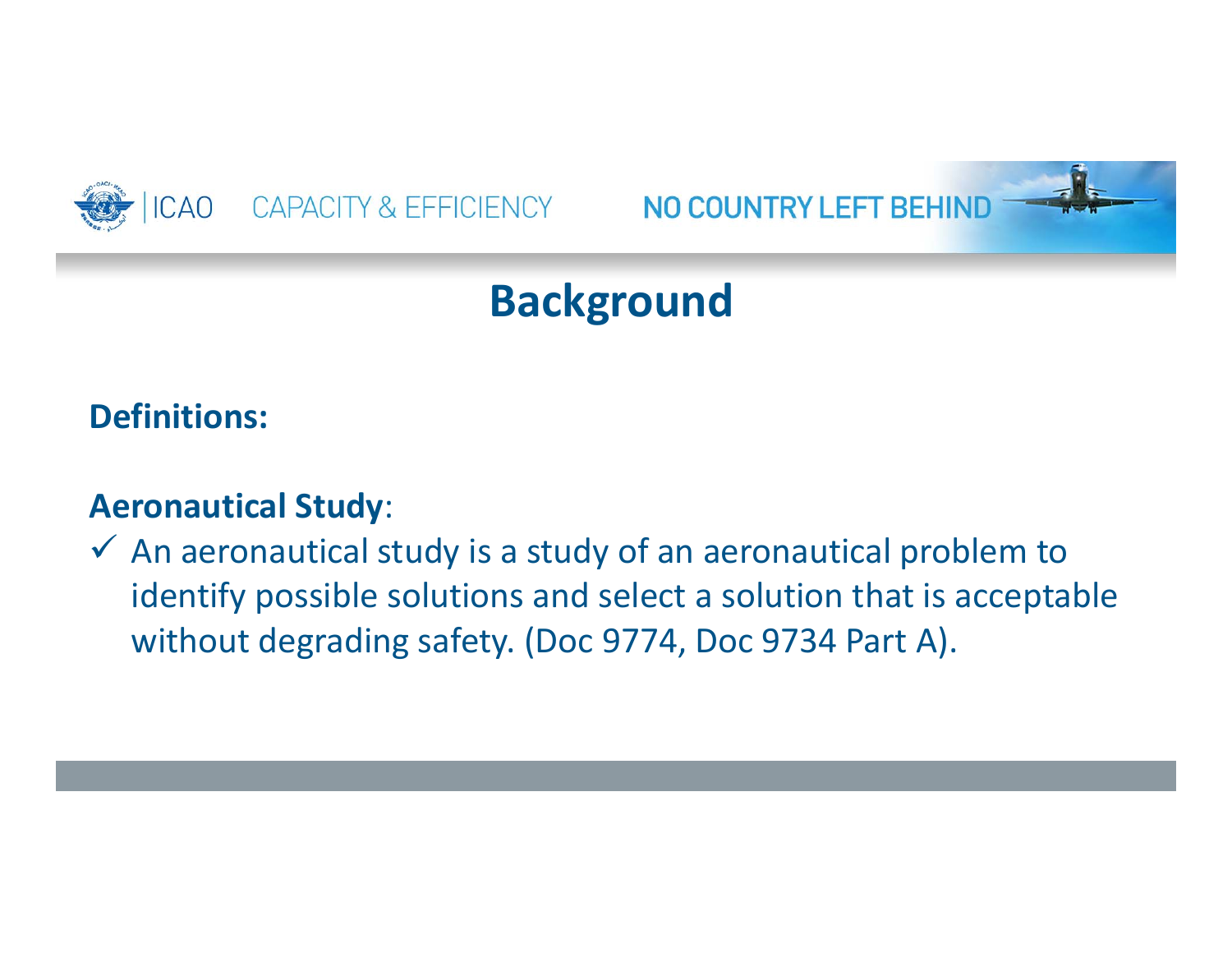

NO COUNTRY LEFT BEHIND

# Background

**An Aeronautical Study** is conducted to assess the impact of deviations from the aerodrome standards specified in Volume I to Annex 14 to the Convention on International Civil Aviation, and the national regulations, to present alternative means of ensuring the safety of aircraft operations, to estimate the effectiveness of each alternative and to recommend procedures to compensate for the deviation.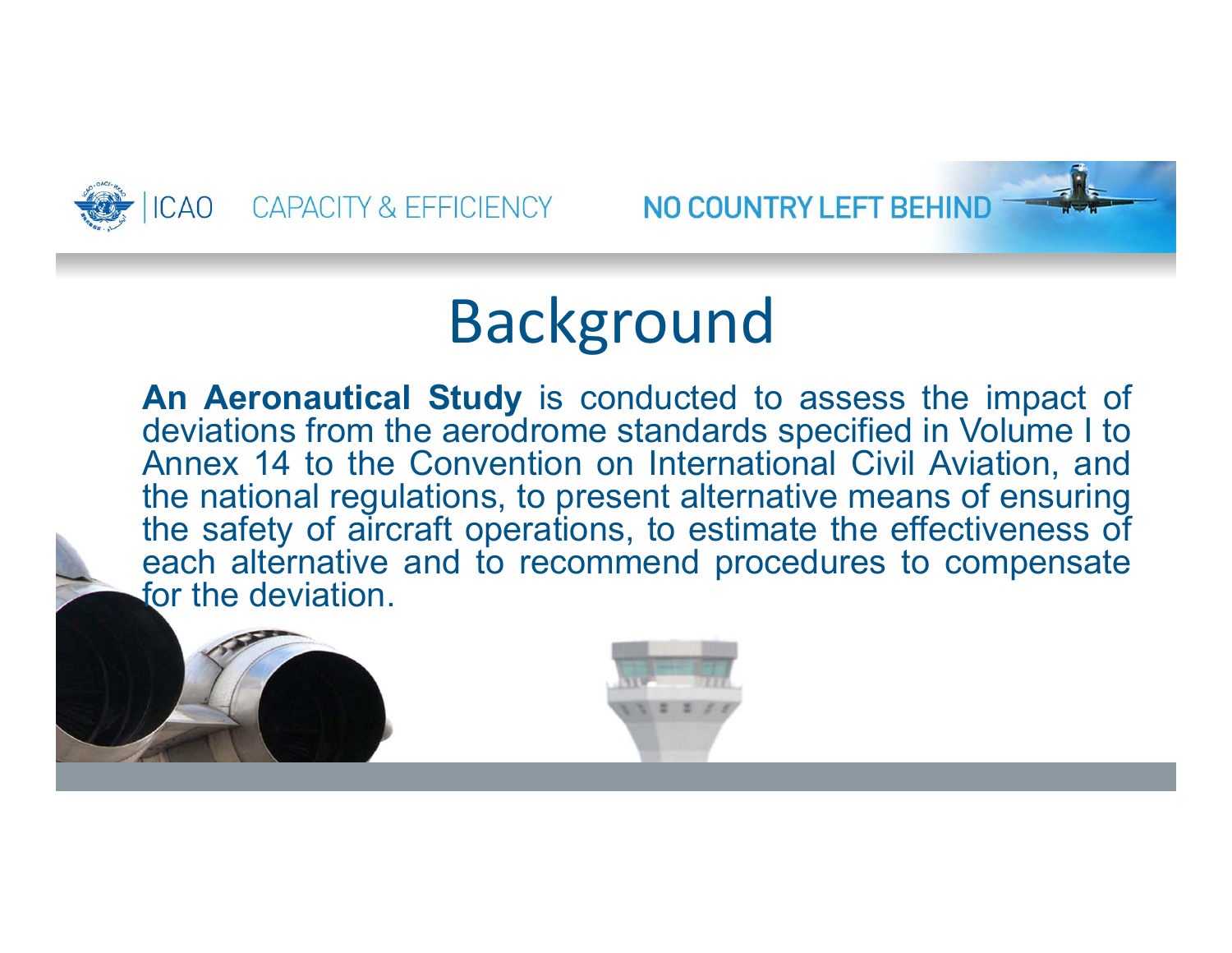

## NO COUNTRY LEFT BEHIND



# **Background**

## **Aeronautical Study(Cont'd):**

- $\checkmark$  Aeronautical studies may not be conducted in cases of deviations from the standards, if not specifically recommended in Annex 14, Volume I
- $\checkmark$  List of Annex 14, Volume I provisions where Aeronautical studies are specifically recommended are contained at
- Aeronautical study in Annex 14.pdf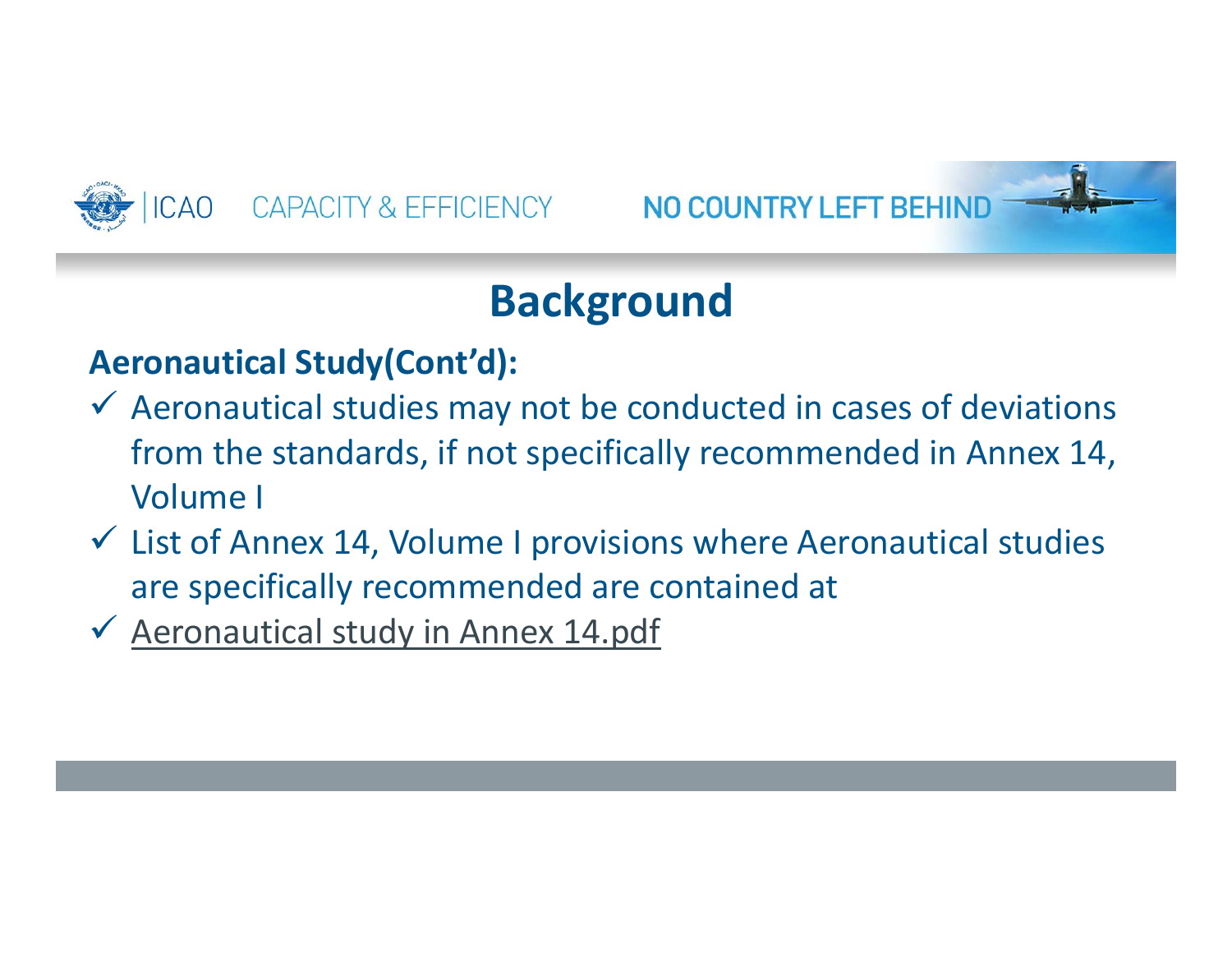

NO COUNTRY LEFT BEHIND

## **Aeronautical Studies**

Technical analysis will provide justification for a deviation on the grounds that an equivalent level of safety can be attained by other means. It is generally applicable in situations where the cost of correcting a problem that violates a standard is excessive but where the unsafe effects of the problem can be overcome by some procedural means which offers both practical and reasonable solutions.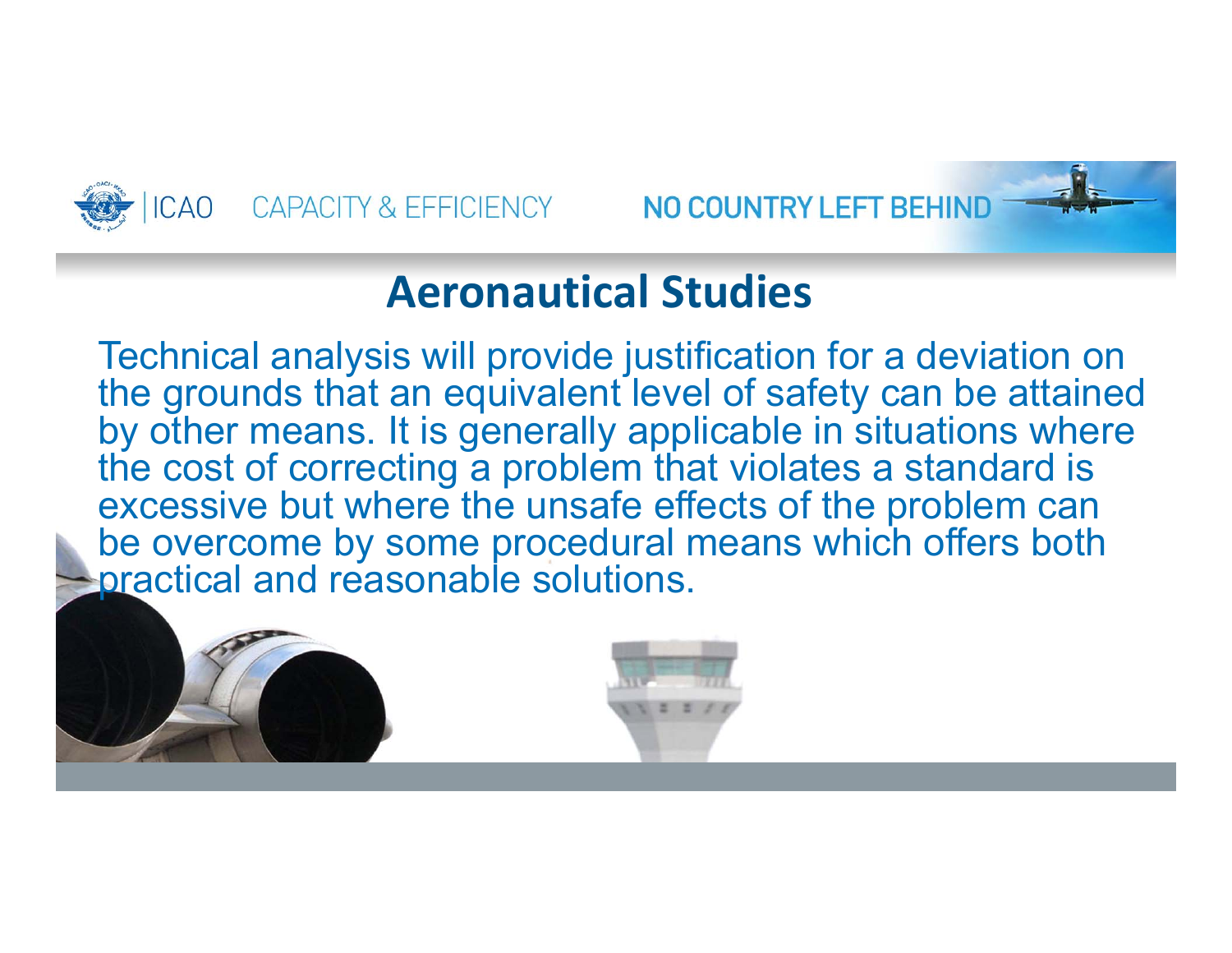

NO COUNTRY LEFT BEHIND

# **Aeronautical Studies**

### **Approval of Deviations**

 $\checkmark$  In some instances, the only reasonable means of providing an equivalent level of safety is to adopt suitable procedures and to require, as a condition of certification, that cautionary advice be published in the appropriate AIS publications

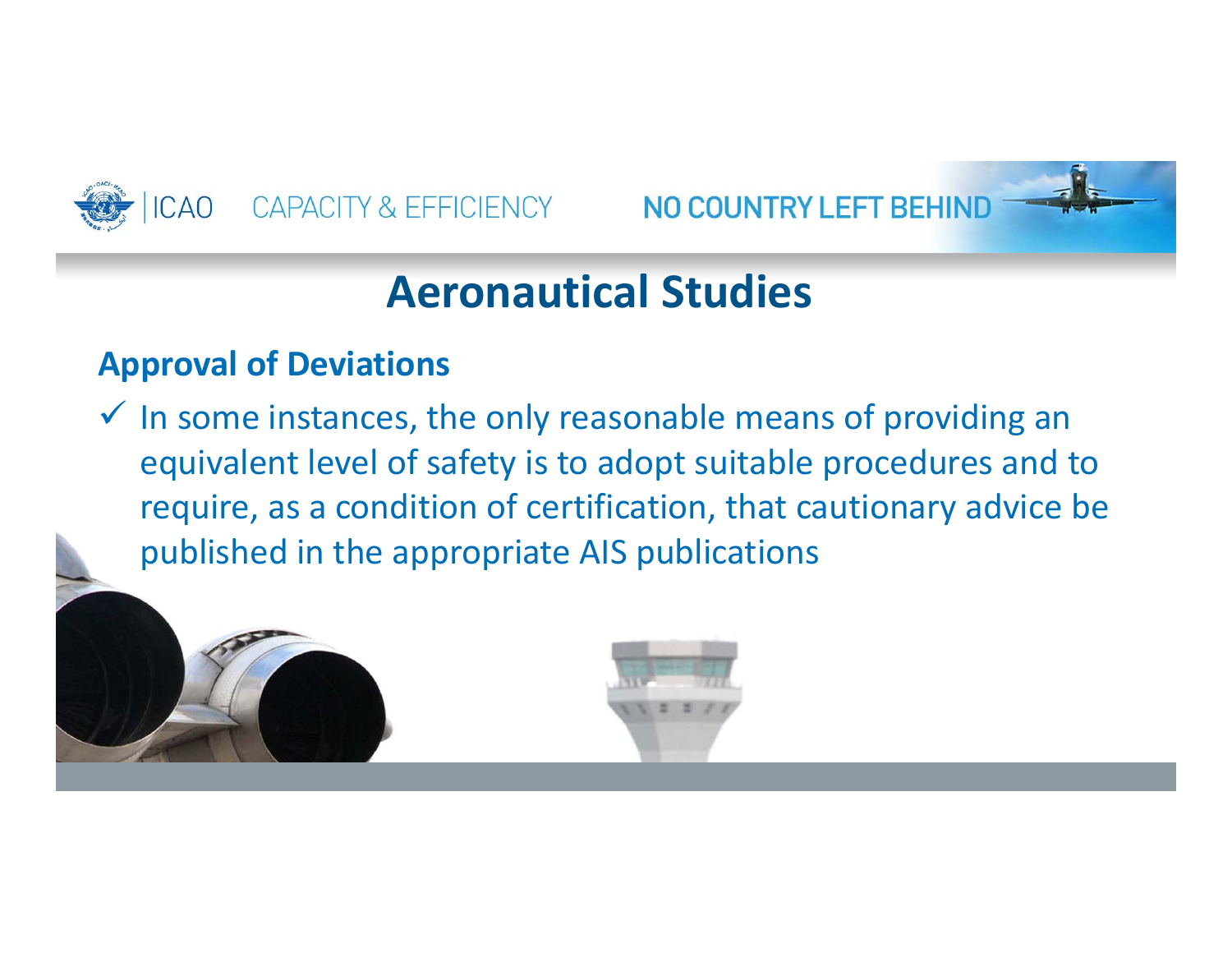

CAPACITY & EFFICIENCY NO COUNTRY LEFT BEHIND

# **Aeronautical Studies**

### **Approval of Deviations (Cont'd)**

- $\checkmark$  The determination to require caution will be primarily dependent on two considerations:
	- a) a pilot's need to be made aware of potentially hazardous conditions; and
	- b) the responsibility of the CAA to publish deviations from standards that would otherwise be assumed under certificate status.

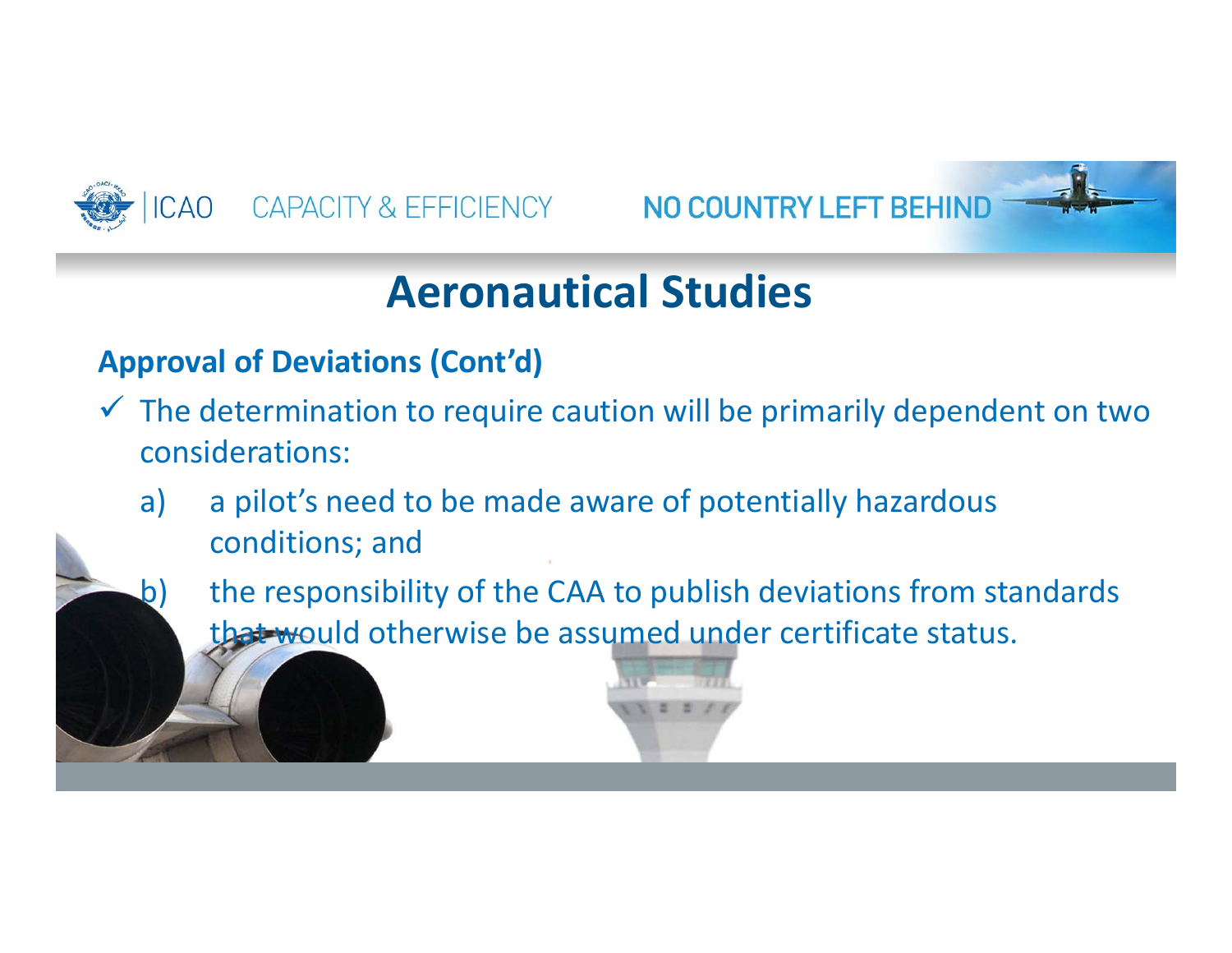

NO COUNTRY LEFT BEHIND

## **Aeronautical Studies**

- Changes on an aerodrome can include changes to procedures, equipment, infrastructures, safety works, special operations, regulations, organization
- Each study is specific to <sup>a</sup> particular deviation or change; hence, caution should be exercised in considering applicability to other situations and locations. The outcome of the studies remains the ultimate responsibility of the State in accordance with the Convention on International Civil Aviation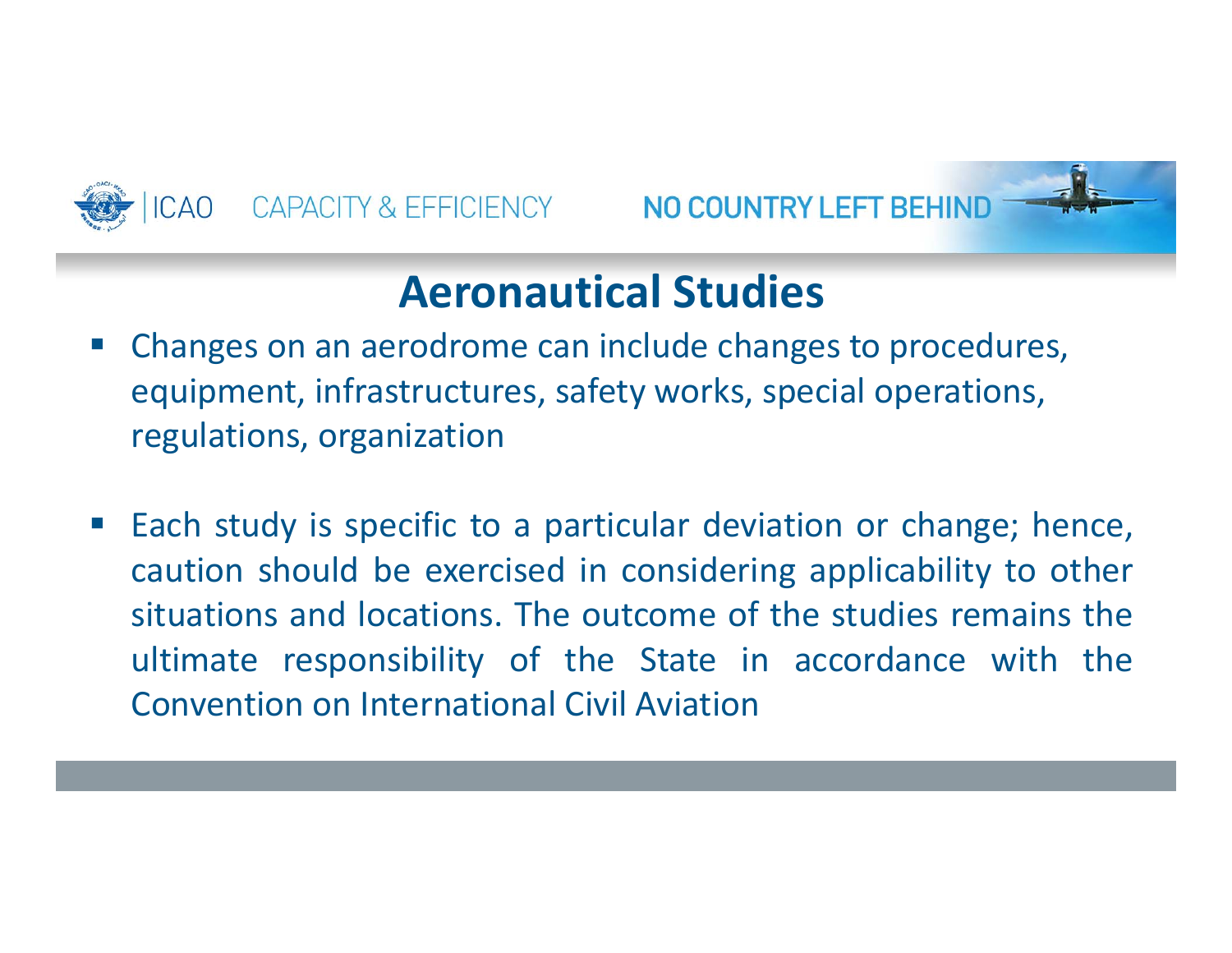



# **Safety Assessment For Aerodromes**

**Annex 19**, **standard in 4.1.8** states: "The SMS of an operator of a certified aerodrome in accordance with **Annex 14, Volume I** shall be made acceptable to the State responsible for aerodrome certification".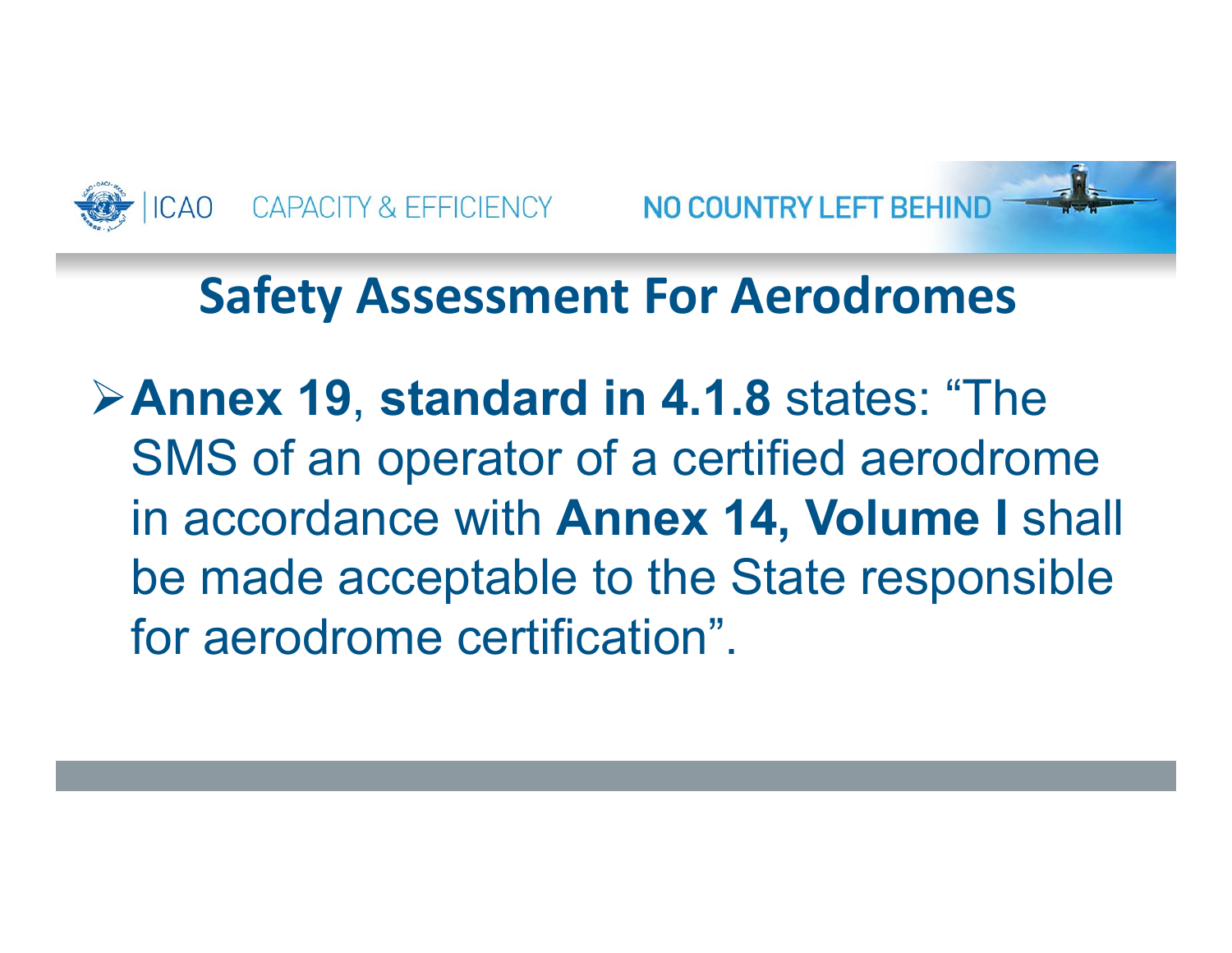



# **Safety Assessment For Aerodromes**

### **PANS-Aerodromes Doc 9981 – Chapter 3**:

A certified aerodrome operator implements an SMS acceptable to the State that as a minimum:

- identifies safety hazards;
- $\checkmark$  ensures that remedial action necessary to maintain safety is implemented;
- $\checkmark$  provides for continuous monitoring and regular assessment of the achieved safety; and
- $\checkmark$  aims to make continuous improvement to the overall safety of the aerodrome.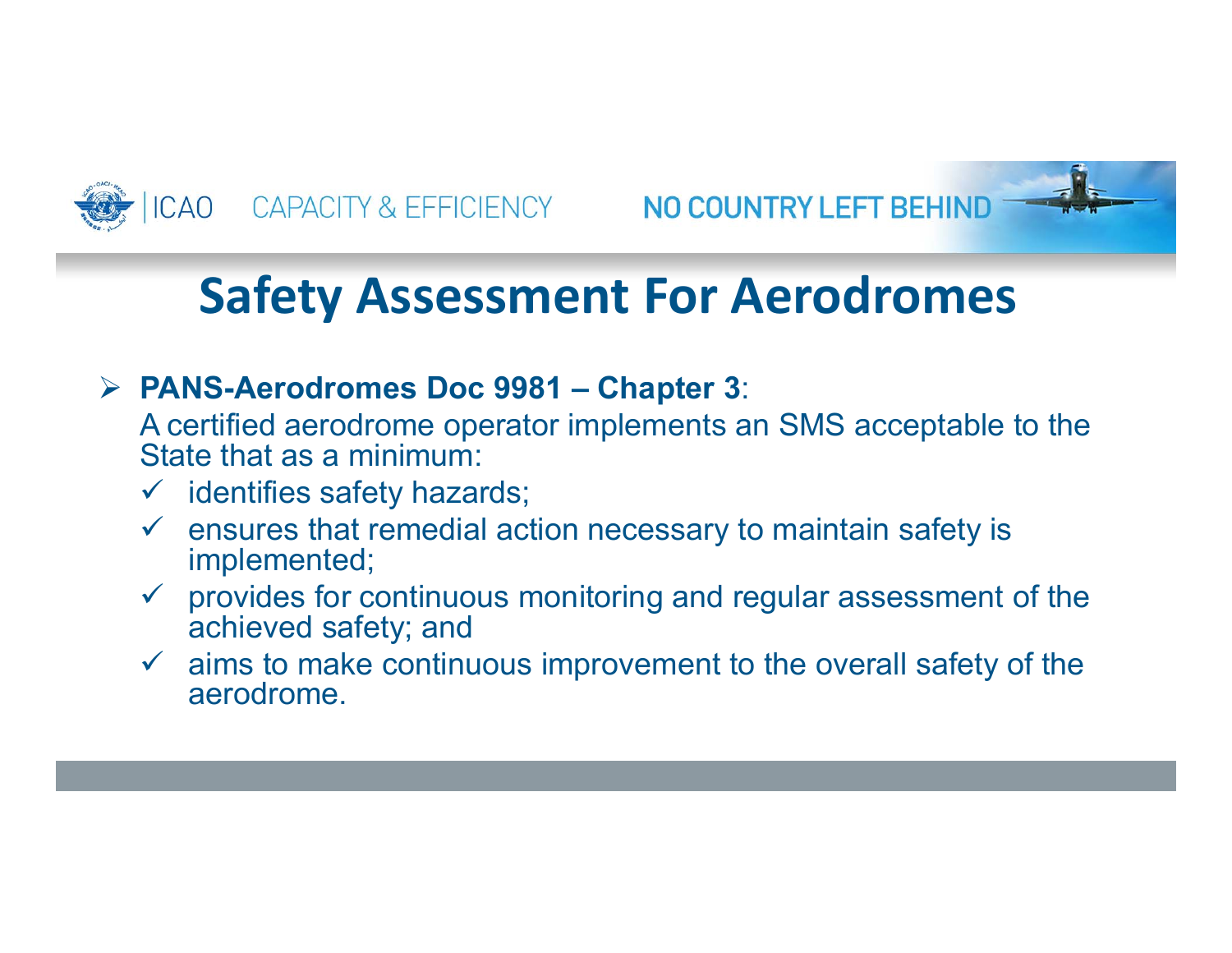

## NO COUNTRY LEFT BEHIND

# **Background**

### **Definitions:**

**Safety Assessment**: An element of the risk management process of an SMS that is used to assess safety concerns arising from, inter alia, deviations from standards and applicable regulations, identified changes at an aerodrome or when any other safety concerns arise.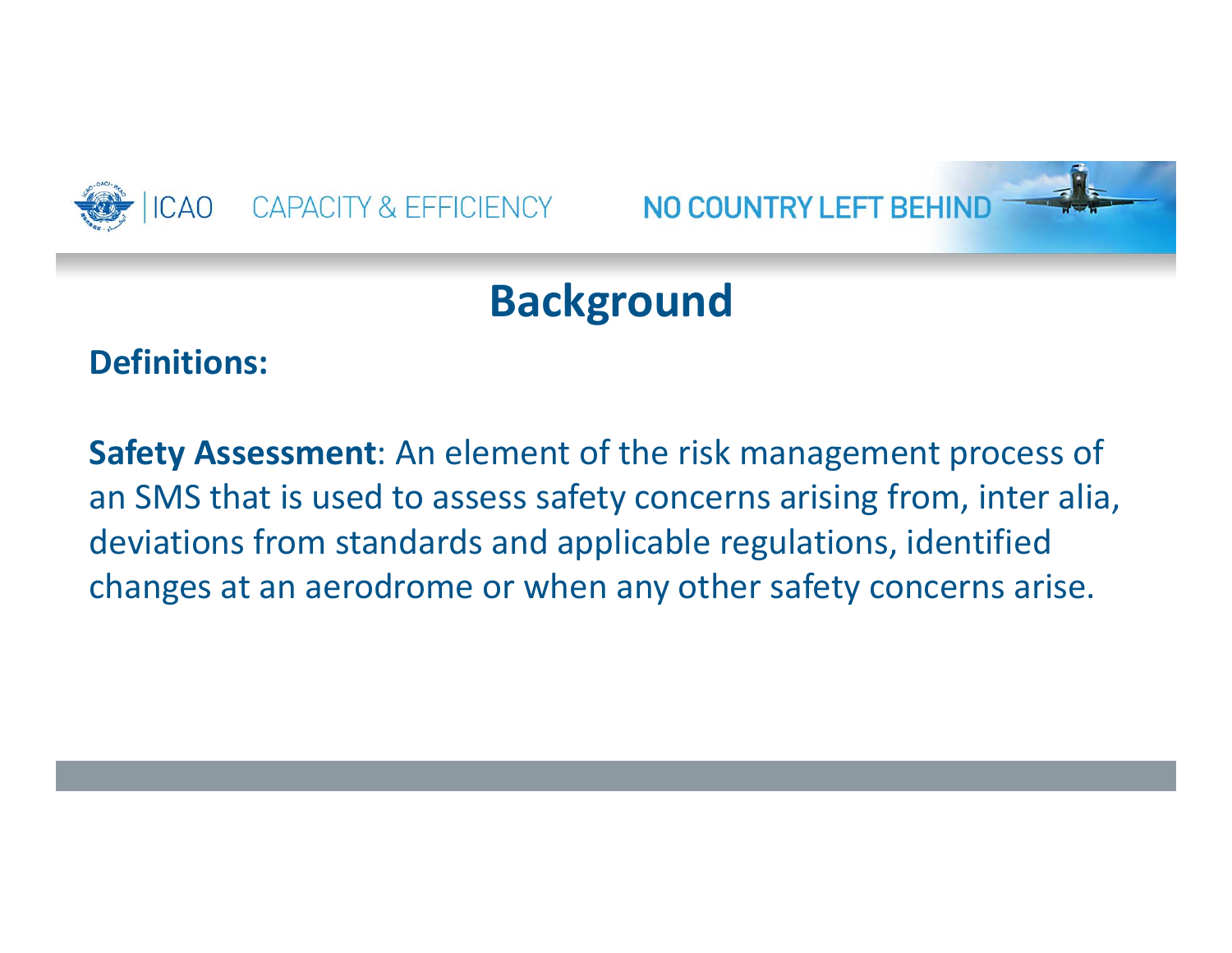



NO COUNTRY LEFT BEHIND

# Background

**A Safety Assessment** is conducted when <sup>a</sup> safety concern, change or <sup>a</sup> deviation has an impact on several aerodrome stakeholders, consideration shall be given to the involvement of all stakeholders affected in the safety assessment process. In some cases, the stakeholders impacted by the change will need to conduct <sup>a</sup> separate safety assessment themselves in order to fulfil the requirements of their SMSs and coordinate with other relevant stakeholders. When <sup>a</sup> change has an impact on multiple stakeholders, <sup>a</sup> collaborative safety assessment should be conducted to ensure compatibility of the final solutions-

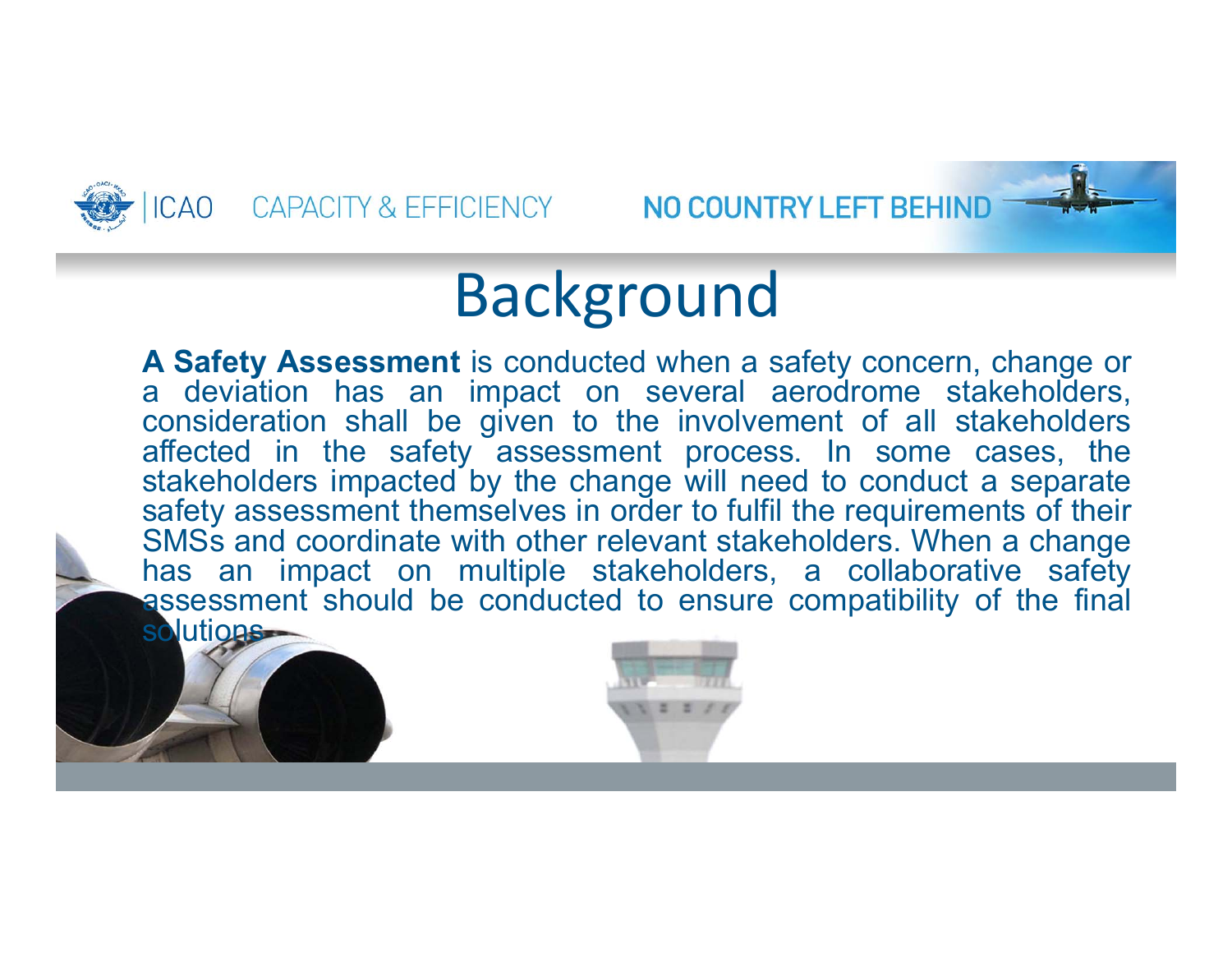

# **Safety Assessment For Aerodromes**

 **Note:** Where alternative measures , operational procedures and operating restrictions have been developed arising from safety assessments, these should be reviewed periodically to assess their continued validity. The procedures do not substitute or circumvent the provisions contained in Annex 14, Vol I. It is expected that infrastructure on an existing aerodrome or <sup>a</sup> new aerodrome will fully comply with the requirements in the Annex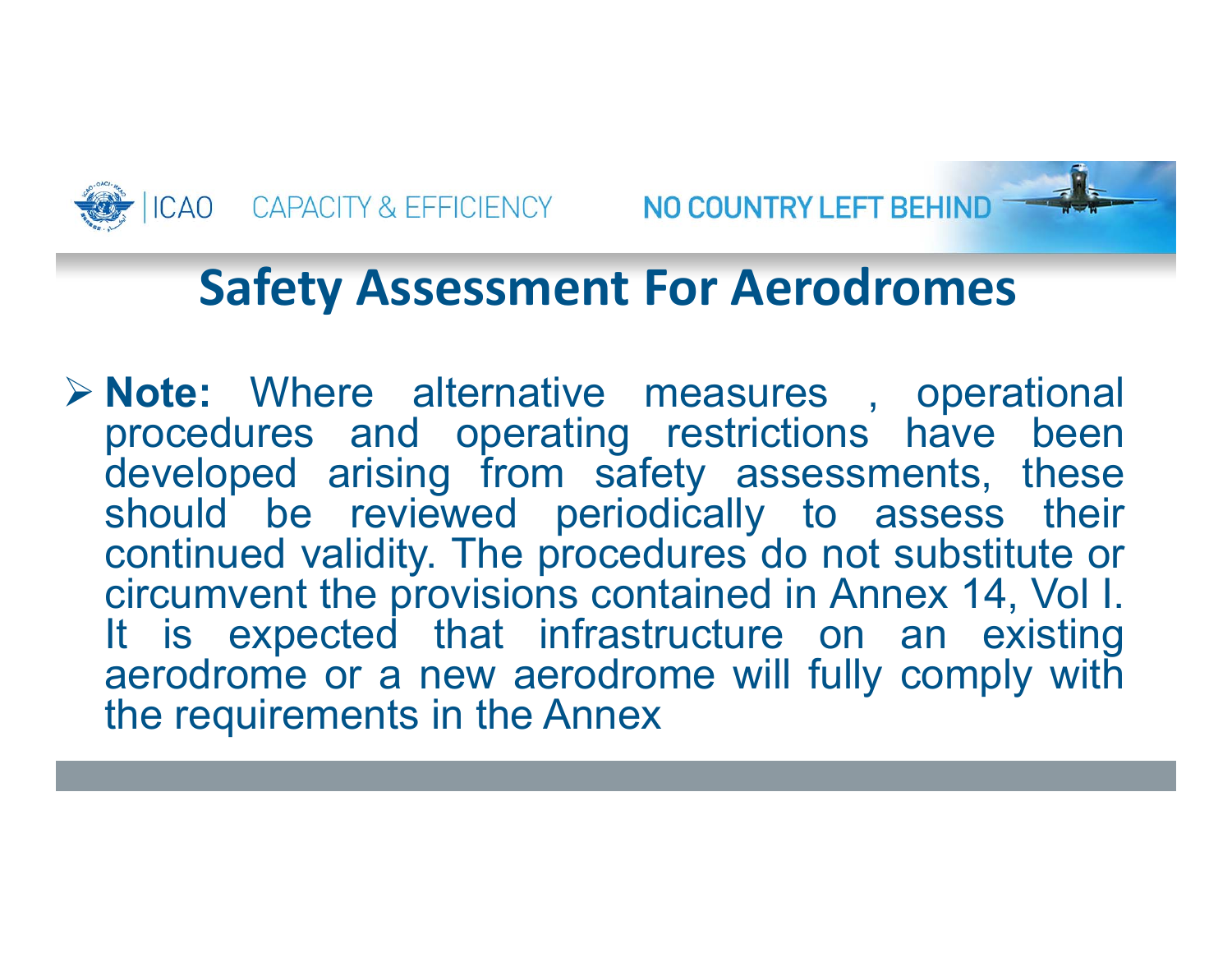

## NO COUNTRY LEFT BEHIND



A safety assessment considers the impact of the safety concern on all relevant factors determined to be safety‐significant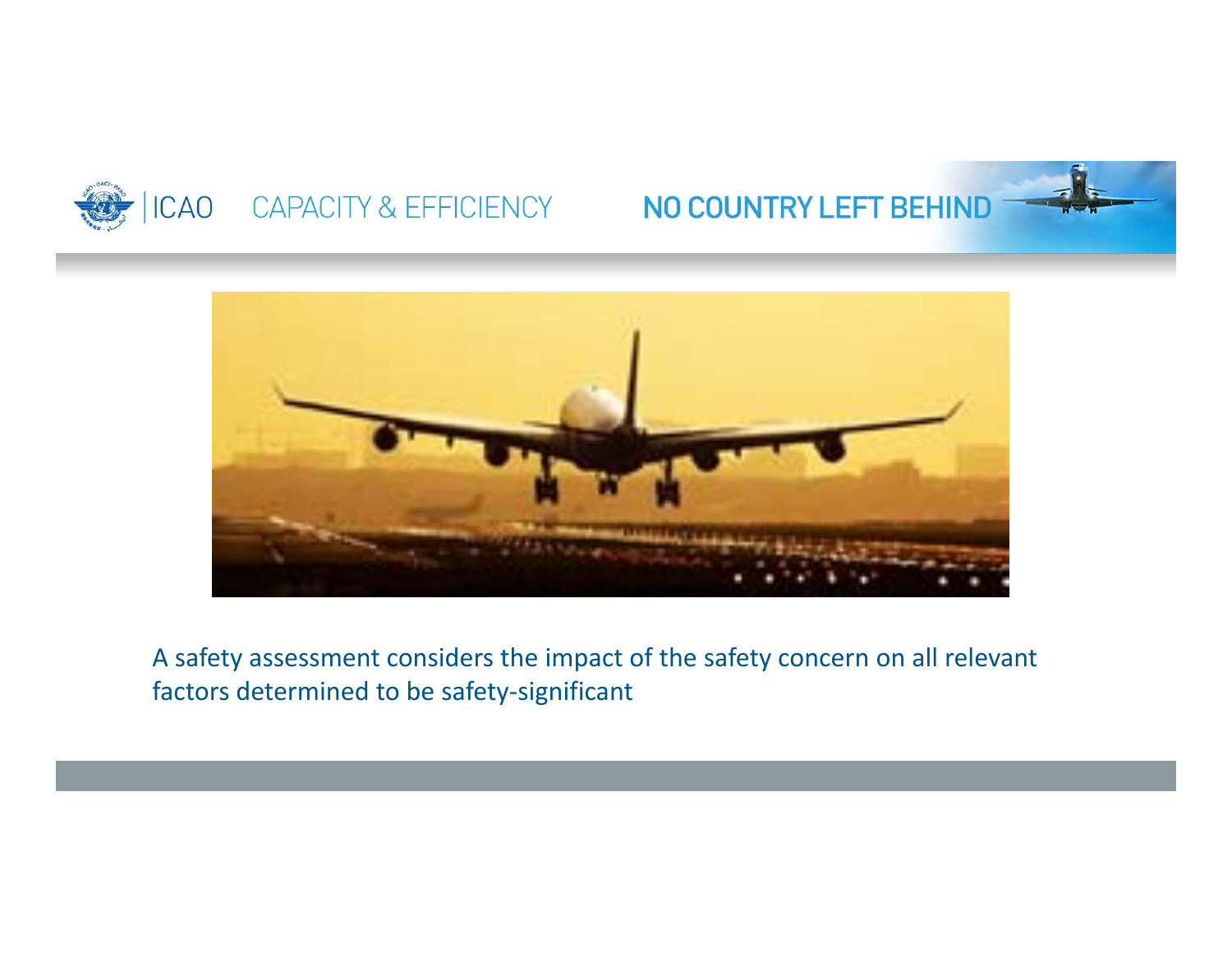



#### Items that may need to be considered when conducting an safety assessment:

- Aerodrome layout ۰
- Types of aircraft intended to operate at the aerodrome ۰
- Traffic density and distribution ۰
- Aerodrome ground services ۰
- Air ground communications ۰
- Type and capabilities of surveillance systems ۰
- Flight instrument procedures and related aerodrome equipment ۰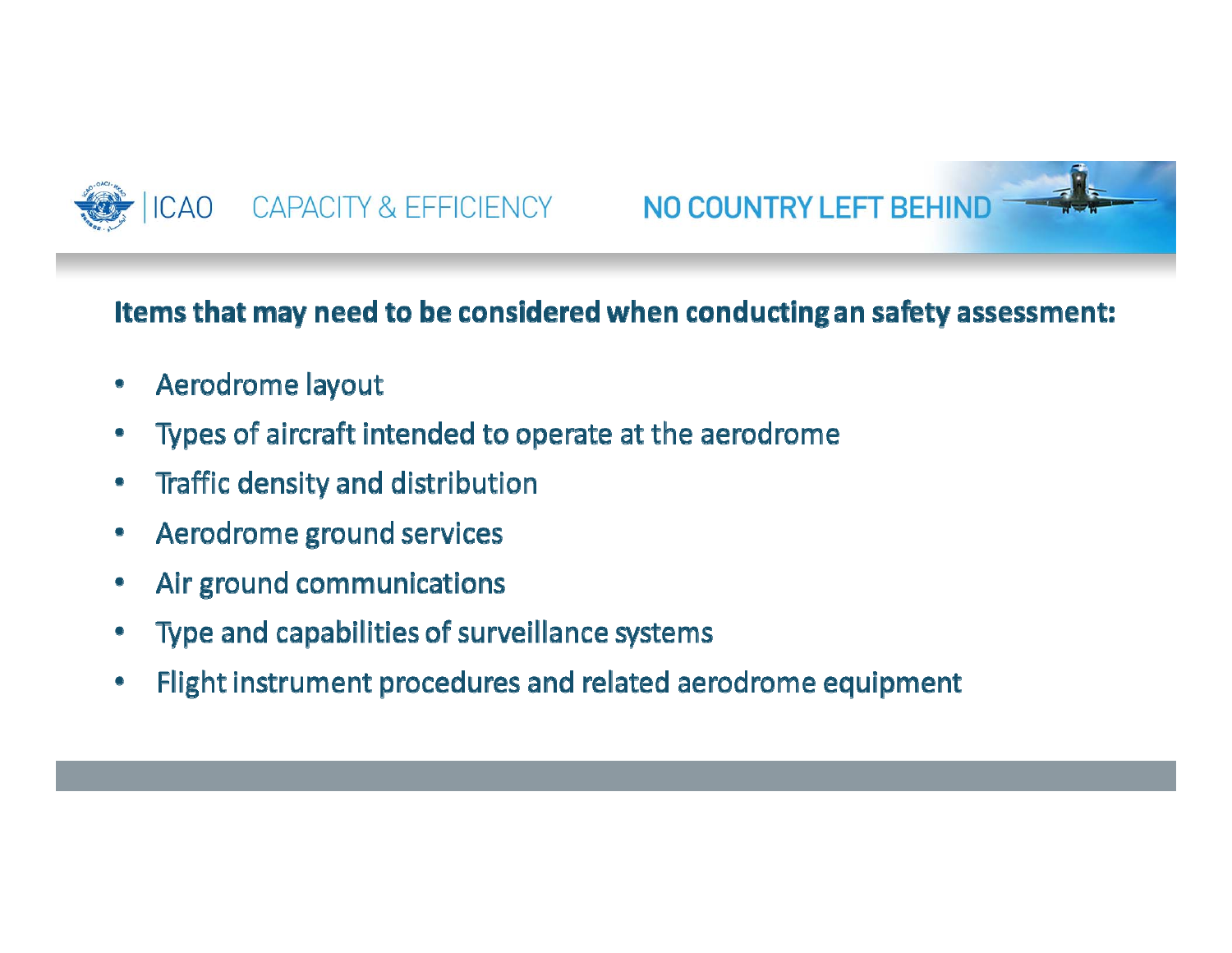



#### Items that may need to be considered when conducting a safety assessment (cont'd):

- Complex operational procedures (including A-CDM) ۰
- Aerodrome technical installation A-SMGC ۰
- Obstacles or hazardous activities at or in the vicinity of the aerodrome ۰
- Planned construction or maintenance; ۰
- Any local or regional MET conditions ۰
- Airspace complexity.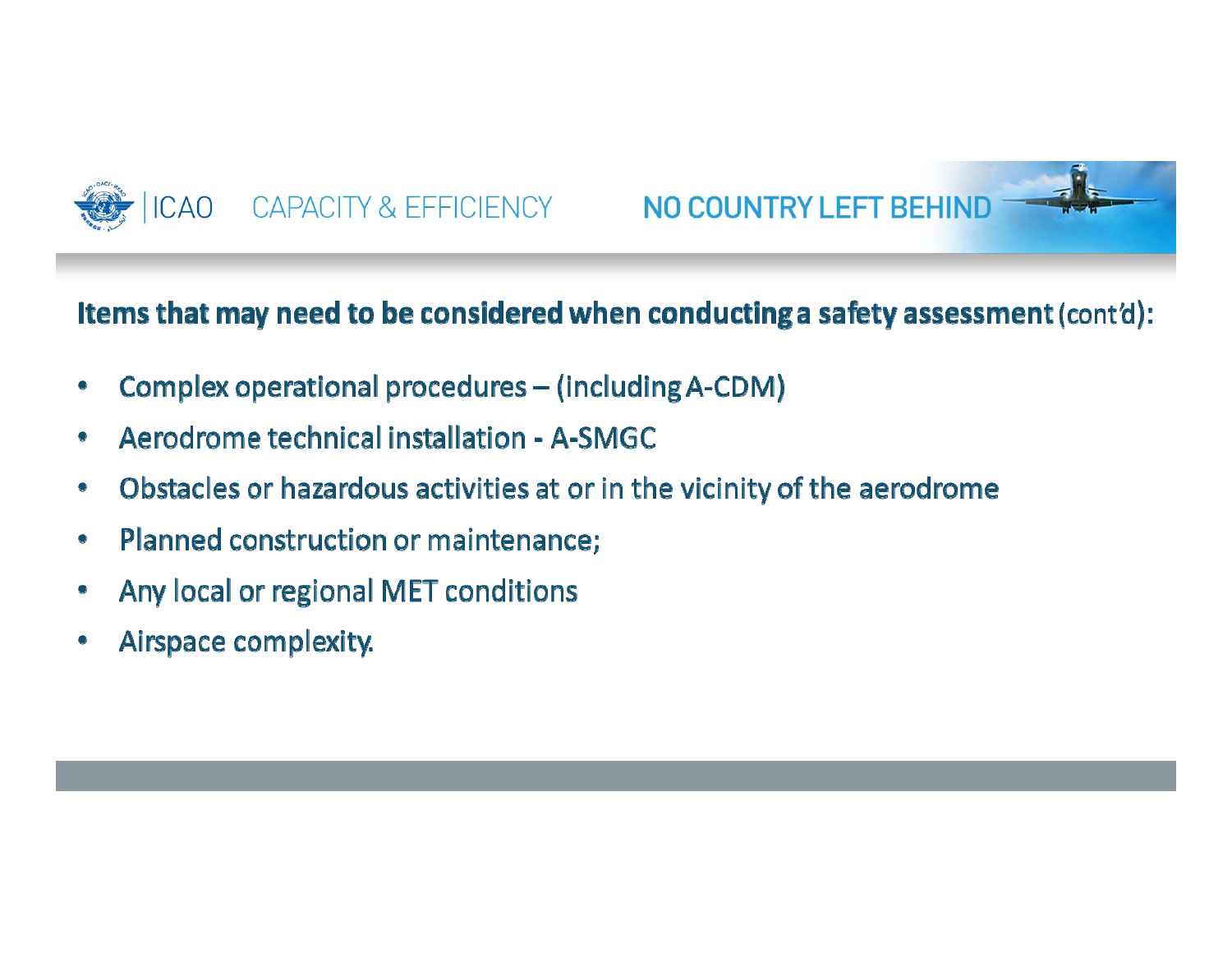



# **Methodologies and Procedures to be followed when undertaking safety assessments at Aerodromes**

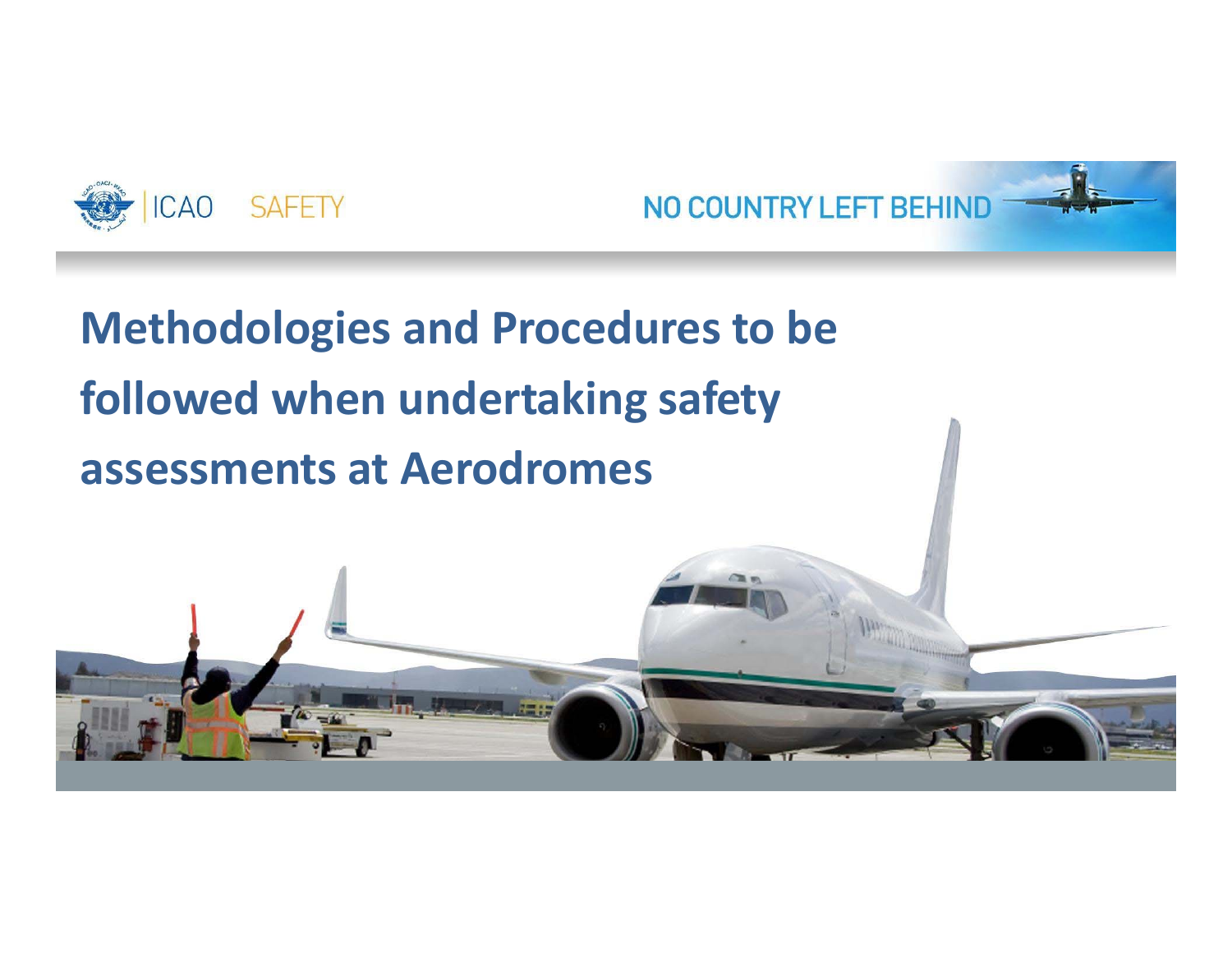



### **Safety Assessments for Aerodromes**

#### **Safety assessment process**

- •**Safety assessment flow chart**
- $\bullet$ **Safety assessment methodologies for aerodromes**
- **Approval or acceptance of a safety assessment**
- **Promulgation of safety information**
- **Subsequent regulatory oversight**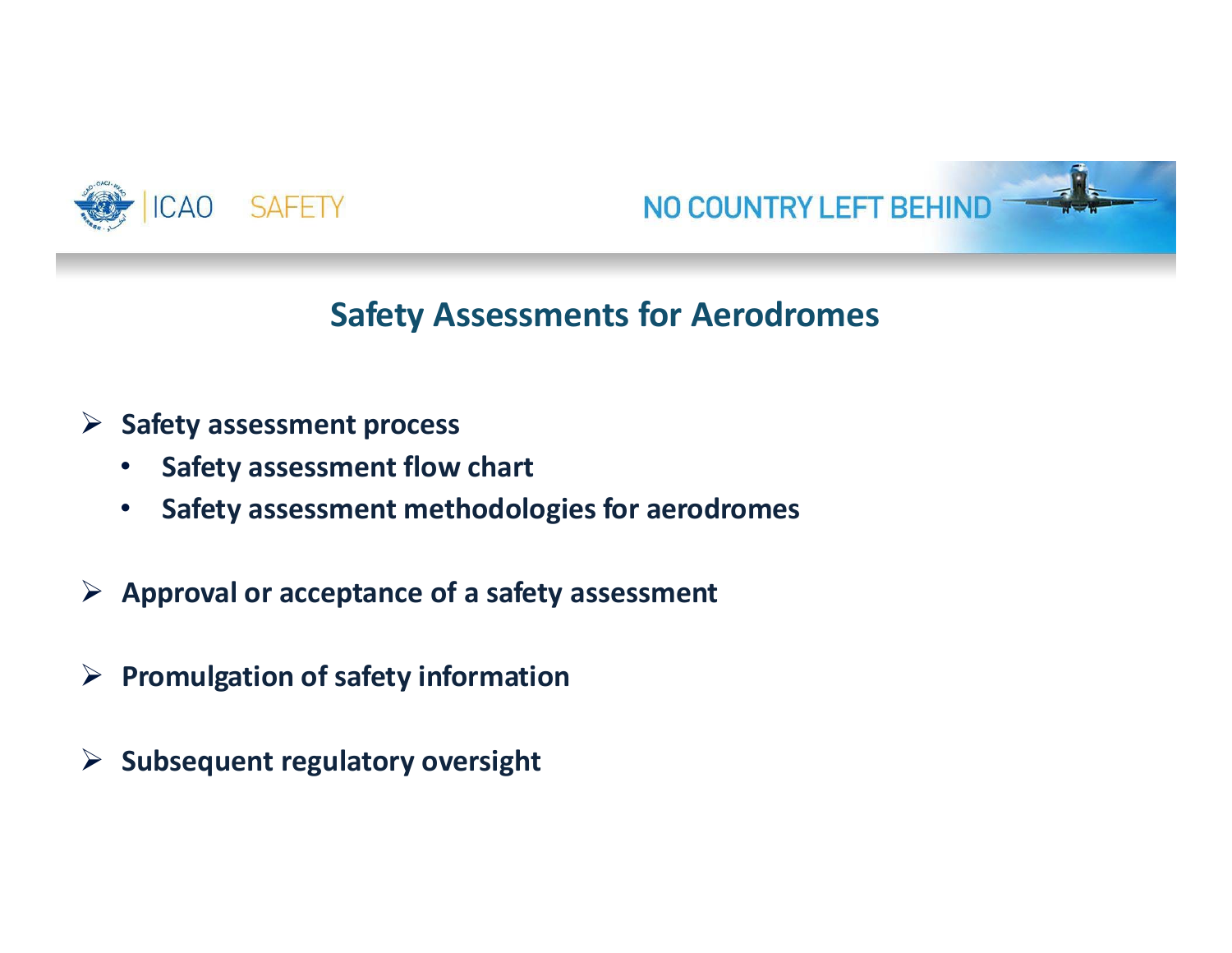



## **Safety Assessment Process**

#### **Composed of four basic steps**:

- $\triangleright$  Definition of a safety concern and identification of the regulatory compliance;
- $\triangleright$  Hazard identification and analysis;
- $\triangleright$  Risk assessment and development of mitigation measures; and
- $\triangleright$  Development of an implementation plan for the mitigation measures and conclusion of the assessment.

A safety assessment process flow chart applicable for aerodrome operations is available in Attachment A to Chapter 3 of Doc 9981; a generic safety risk management process can be found in Doc 9859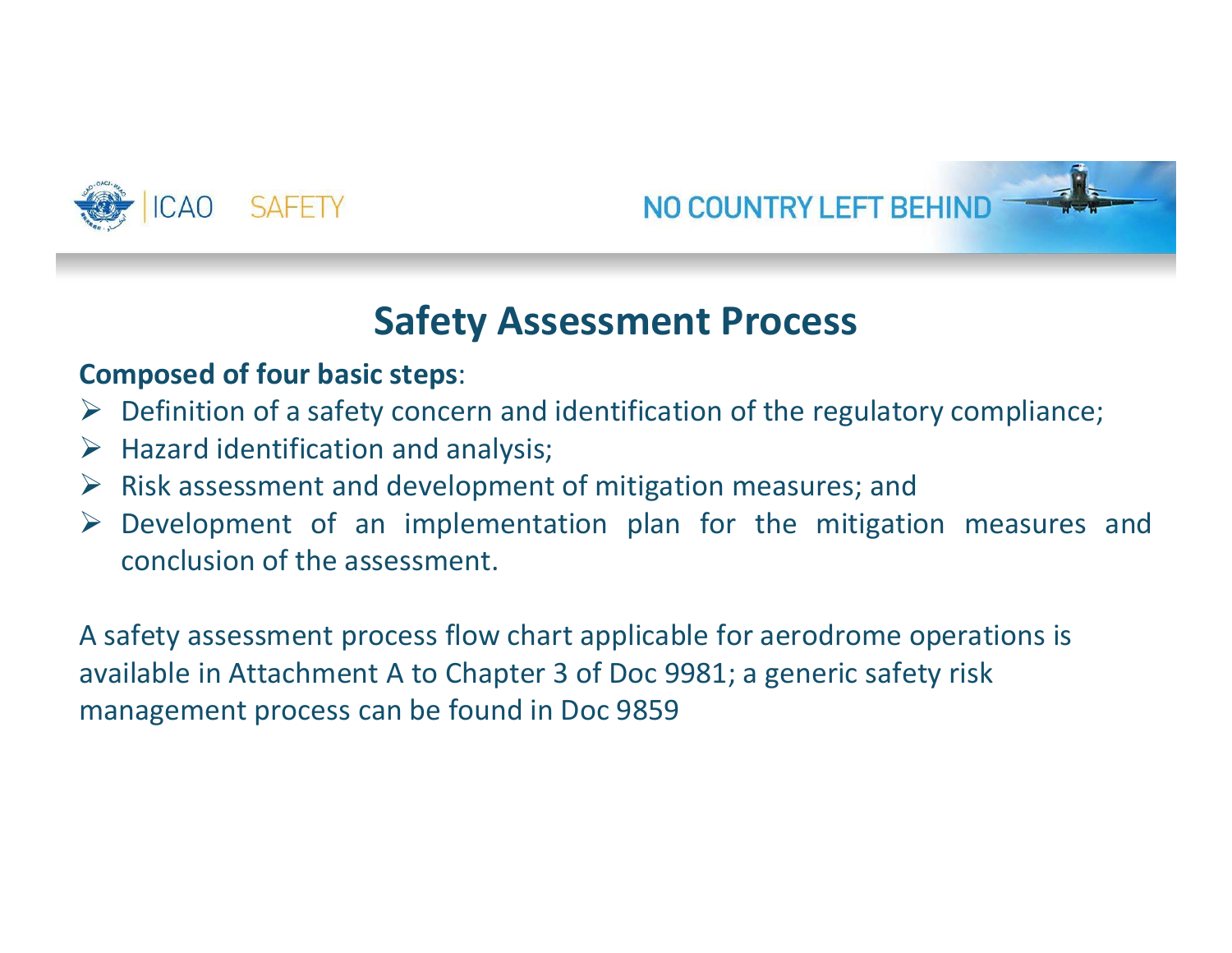

# NO COUNTRY LEFT BEHIND

### **PANS Aerodromes ‐ Attachment A to Chapter 3 – Safety assessment**

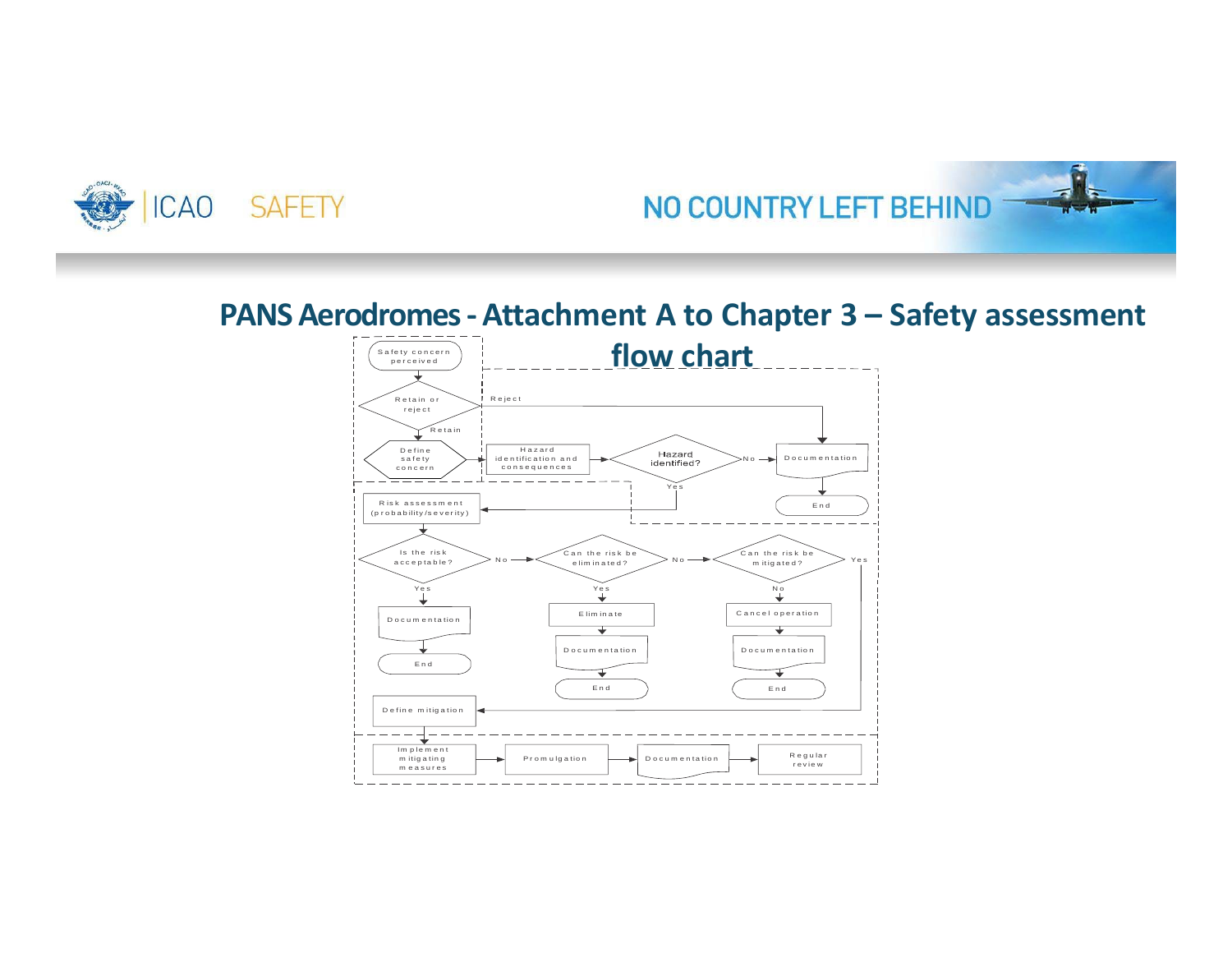



#### $\blacktriangleright$ Definition of a safety concern and identification of the regulatory compliance

- $\mathcal{L}_{\mathcal{A}}$  Any perceived safety concerns are to be described in detail, including timescales, location, stakeholders involved or affected as well as their potential influence on specific processes, procedures, systems and operations.
- ▁ Analyze the safety concern to determine whether it is retained or rejected. If rejected, the justification for rejecting the safety concern is to be provided and documented.
- $\mathcal{L}_{\mathcal{A}}$  An initial evaluation of compliance with the appropriate provisions in the regulations applicable to the aerodrome is conducted and documented.
- $\mathcal{L}_{\mathcal{A}}$  Identify the areas of concern before proceeding with the remaining steps of the safety assessment, with all relevant stakeholders.
- $\mathcal{L}_{\mathcal{A}}$ Each assessment is specific to <sup>a</sup> particular safety concern at <sup>a</sup> given aerodrome.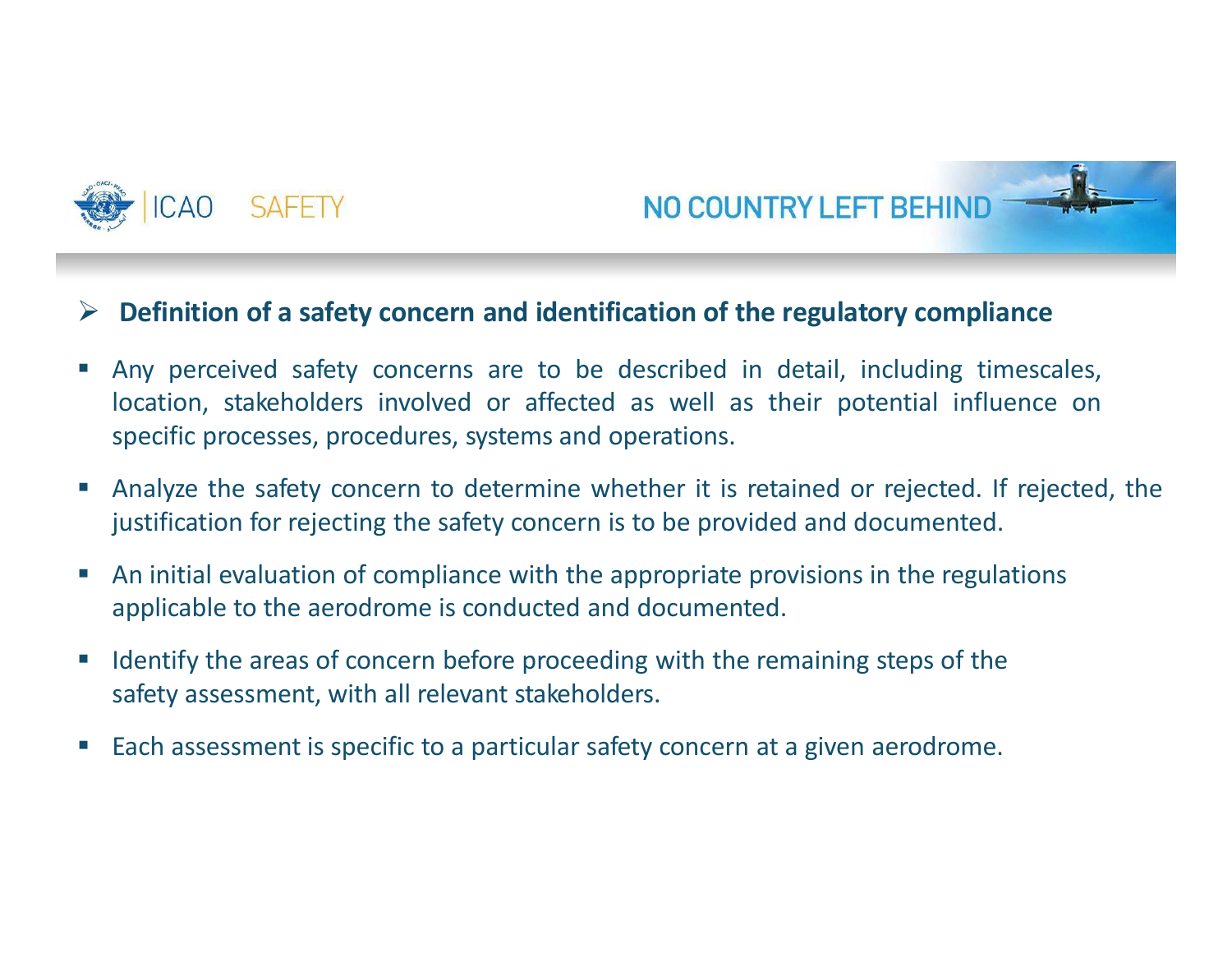



#### $\blacktriangleright$ **Hazard identification**

- $\mathcal{L}_{\mathcal{A}}$  Identify Hazards related to infrastructure, systems or operational procedures using methods such as brain‐storming sessions, expert opinions, industry knowledge, experience and operational judgment. The identification of hazards is conducted by considering:
- a) accident causal factors and critical events based on a simple causal analysis of available accident and incident databases;
- b) events that may have occurred in similar circumstances or that are subsequent to the resolution of a similar safety concern; and
- c) potential new hazards that may emerge during or after implementation of the planned changes.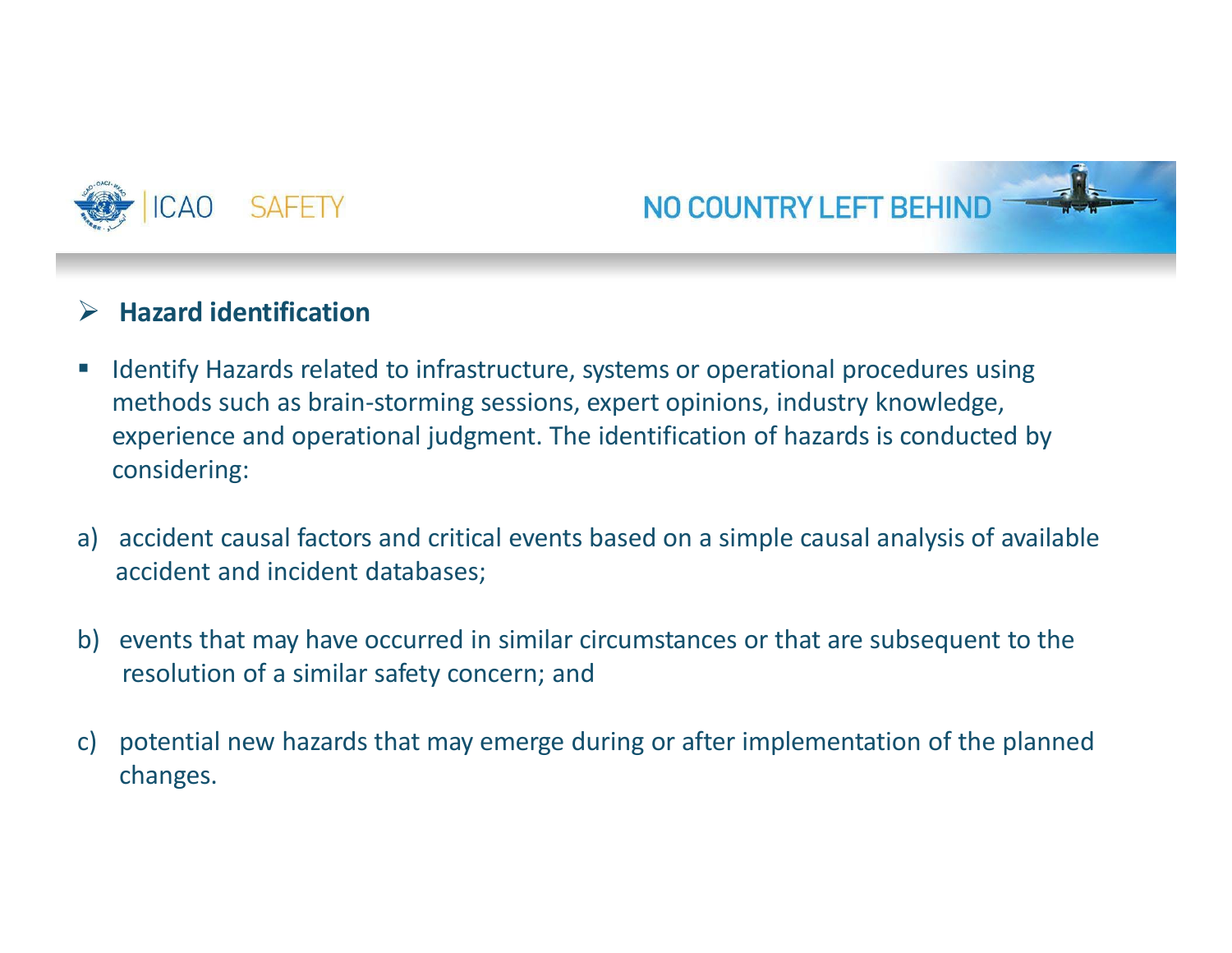



#### $\blacktriangleright$ **Hazard identification (cont'd)**

- $\mathcal{L}_{\mathcal{A}}$  Identify all potential outcomes or consequences for each identified hazard; Define and detail the appropriate safety objective for each type of hazard. This can be done through:
- a) reference to recognized standards and/or codes of practices;
- b) reference to the safety performance of the existing system;
- c) reference to the acceptance of a similar system elsewhere; and
- d) application of explicit safety risk levels
- $\mathcal{L}_{\mathcal{A}}$  Safety objectives are specified in either quantitative terms (e.g. identification of a numerical probability) or qualitative terms (e.g. comparison with an existing situation). The selection of the safety objective is made according to the aerodrome operator's policy with respect to safety improvement and is justified for the specific hazard.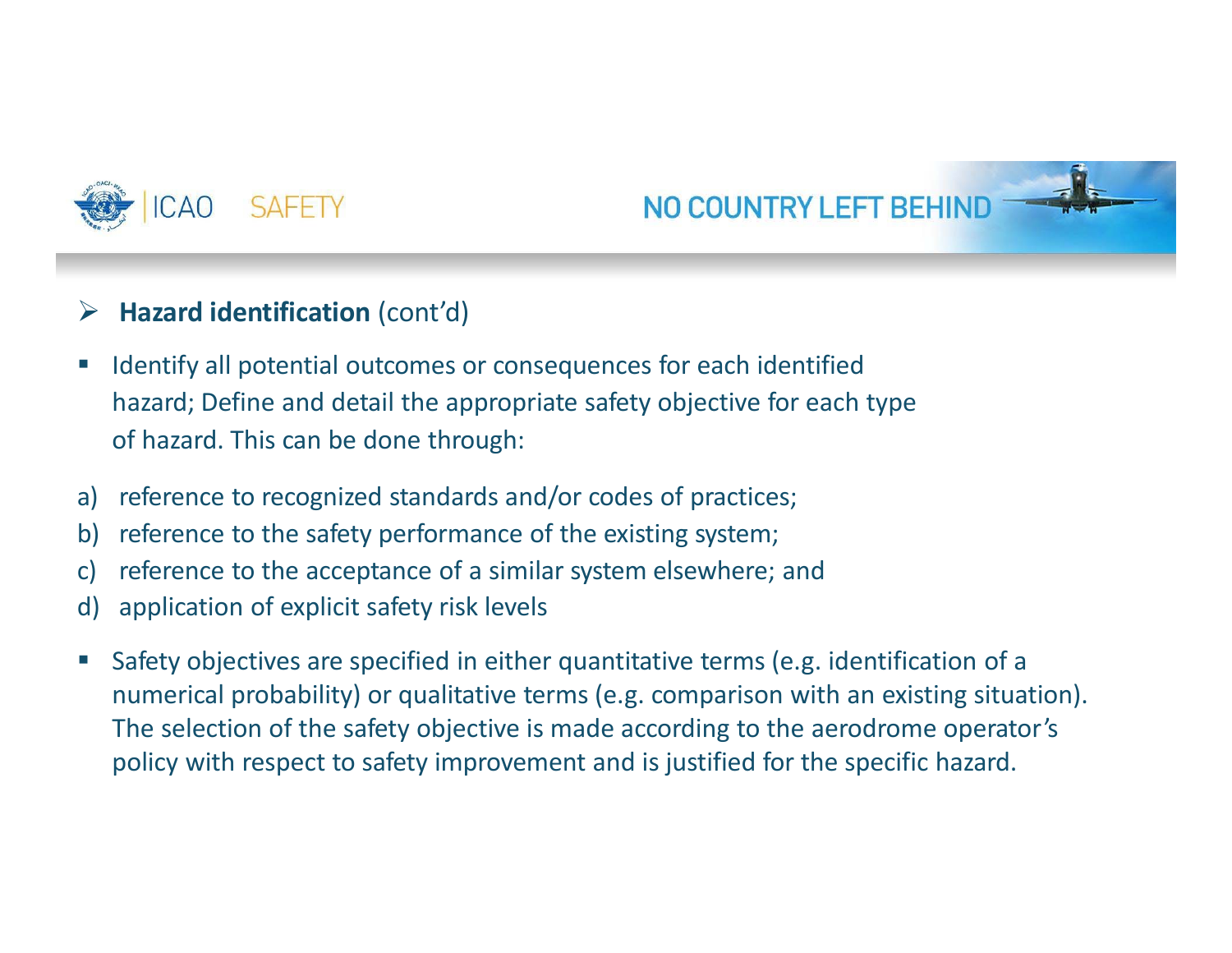



#### $\blacktriangleright$ **Risk assessment Method**

- 1. The risk assessment takes into account the probability of occurrence of a hazard and the severity of its consequences; the risk is evaluated by combining the two values for severity and probability of occurrence.
- 2. Each identified hazard must be classified by probability of occurrence and severity of impact. This process of risk classification will allow the aerodrome to determine the level of risk posed by a particular hazard. The classification of probability and severity refers to potential events.
- 2. The severity classification includes five classes ranging from "catastrophic" (class A) to "not significant" (class E). The examples in Table 3‐B‐1, adapted from Doc 9859 with aerodrome‐ specific examples, serve as <sup>a</sup> guide to better understand the definition.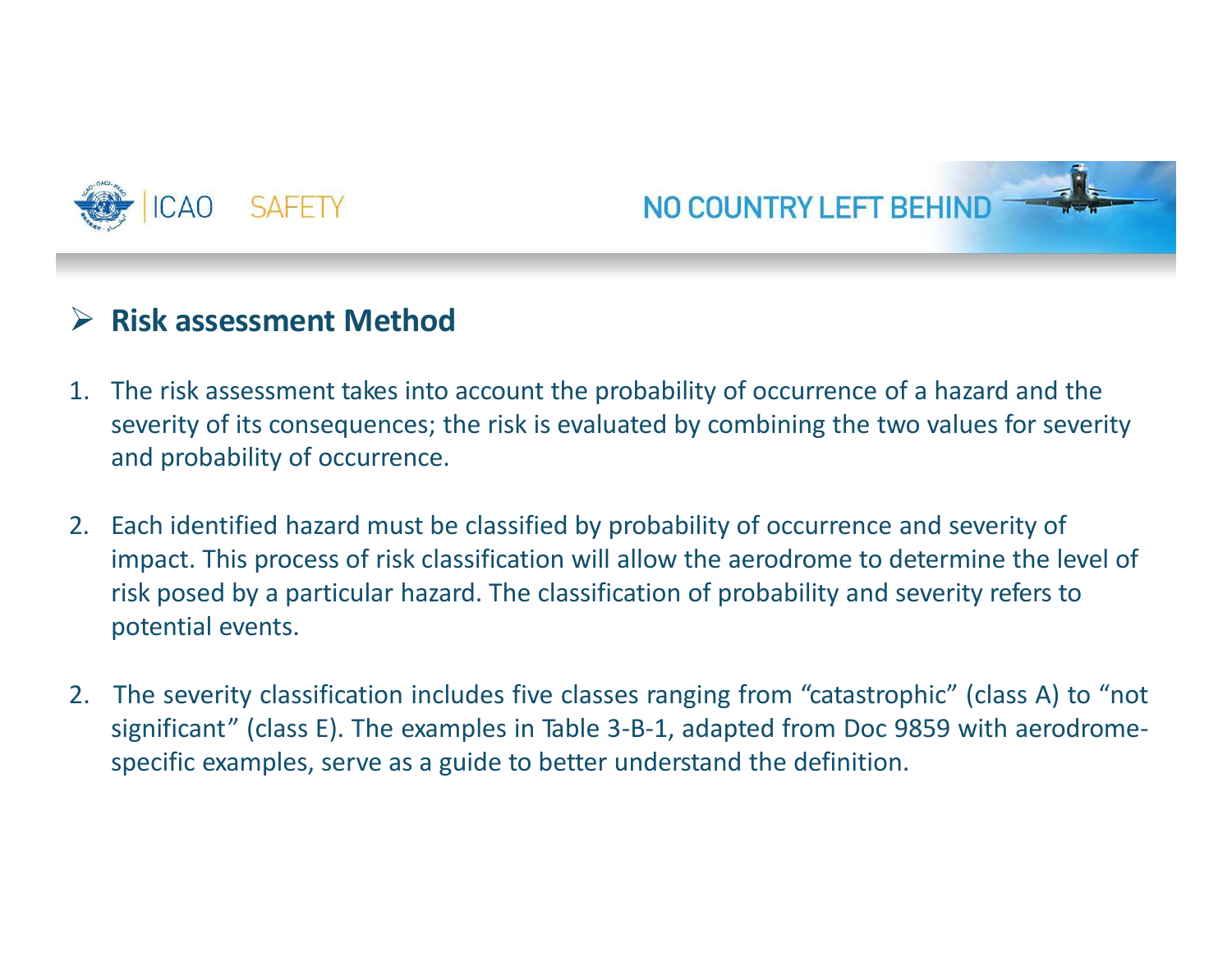



### **Risk assessment method** (cont'd)

- 4. The classification of the severity of an event should be based on a "credible case" but not on a "worst case" scenario. A credible case is expected to be possible under reasonable conditions (probable course of events). A worst case may be expected under extreme conditions and combinations of additional and improbable hazards. If worst cases are to be introduced implicitly, it is necessary to estimate appropriate low frequencies.
- 5. The classification of the severity of an event should be based on <sup>a</sup>"credible case" but not on a "worst case" scenario. A credible case is expected to be possible under reasonable conditions (probable course of events). A worst case may be expected under extreme conditions and combinations of additional and improbable hazards.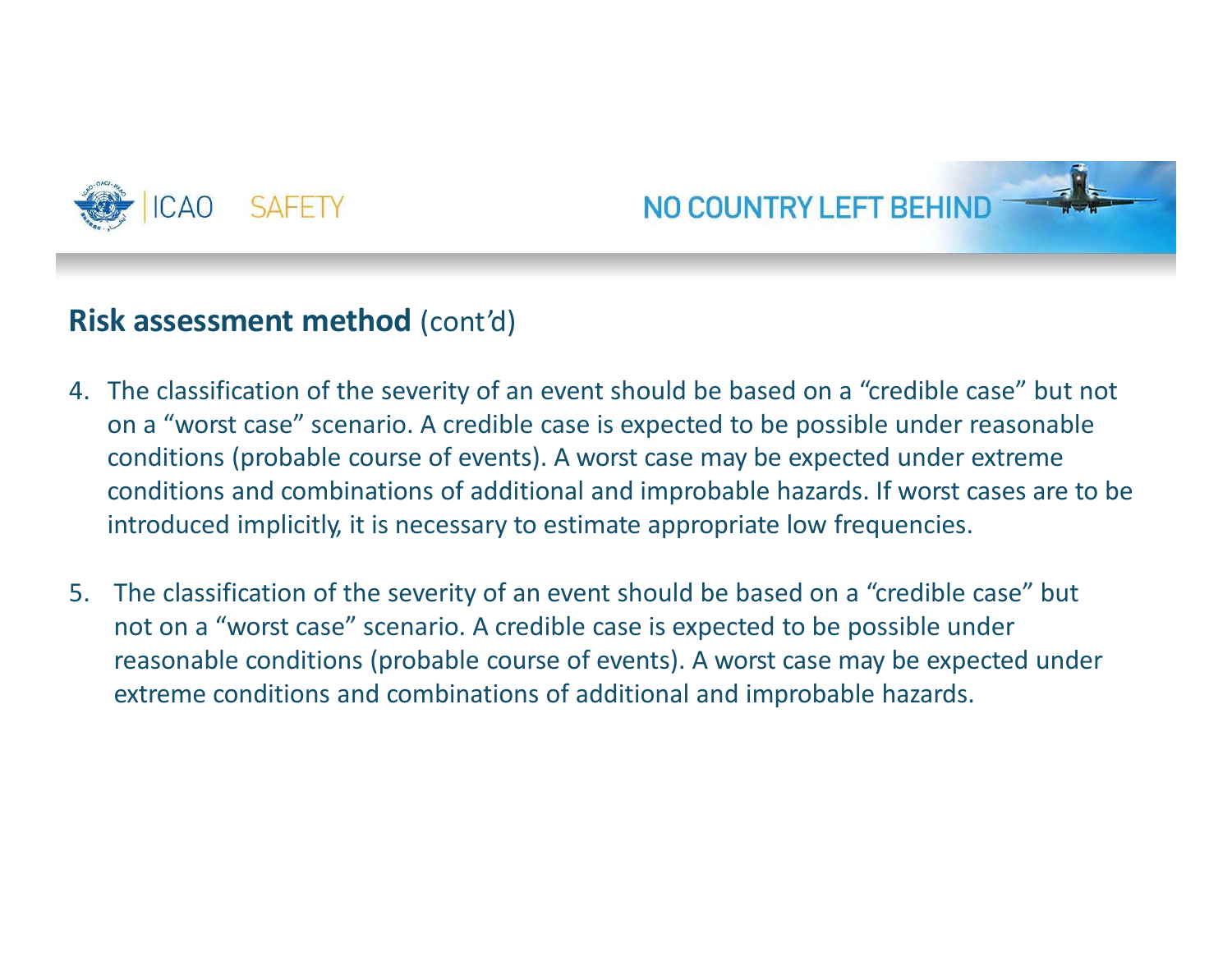



#### **Table I‐3‐Att B‐1. Severity classification scheme with examples**

| Severity     | <b>Meaning</b>                                                                                                                                                                                                             | Value | Example                                                                                                                                                                                                                                   |
|--------------|----------------------------------------------------------------------------------------------------------------------------------------------------------------------------------------------------------------------------|-------|-------------------------------------------------------------------------------------------------------------------------------------------------------------------------------------------------------------------------------------------|
| Catastrophic | Equipment destroyed<br>Multiple deaths                                                                                                                                                                                     | A     | collision between aircraft and/or other<br>object during take-off or landing                                                                                                                                                              |
| Hazardous    | A large reduction in safety margins,<br>physical distress or a workload such<br>that the operators cannot be relied upon<br>to perform their tasks accurately or<br>completely<br>Serious injury<br>Major equipment damage | B     | runway incursion, significant potential<br>for an accident, extreme action to avoid<br>collision<br>attempted take-off or landing on a closed<br>or engaged runway<br>take-off/landing incidents, such as<br>undershooting or overrunning |

*(adapted from Doc 9859 with aerodrome‐specific examples)*

#### **… Continues with Major (C) Minor (D) Negligible (E)**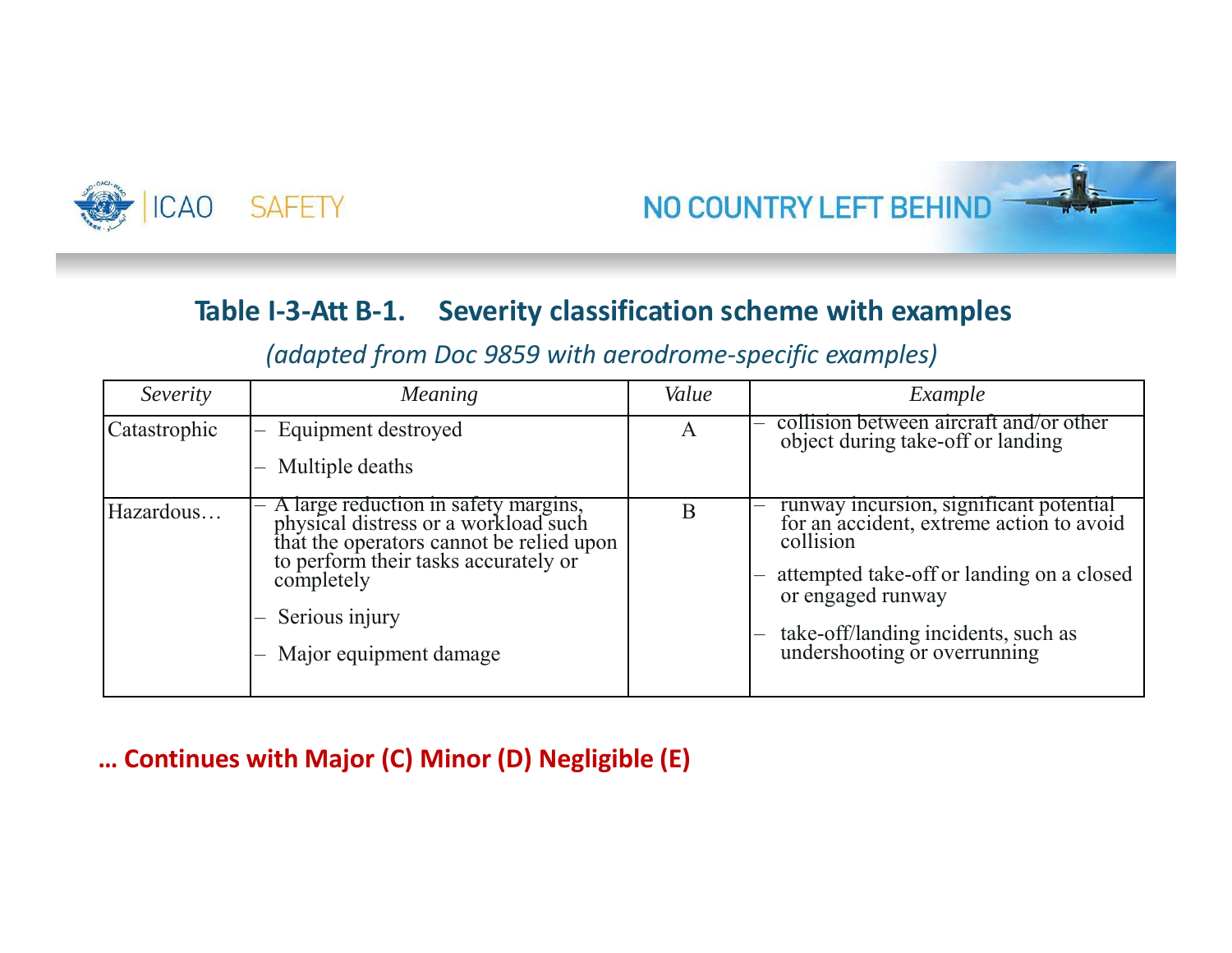



#### **Table I‐3‐Att B‐2. Probability classification scheme**

| Probability class      | Meaning                                               |
|------------------------|-------------------------------------------------------|
| $ 5 \text{Frequent}$   | Likely to occur many times (has occurred frequently)  |
| 4 Reasonably probable  | Likely to occur sometimes (has occurred infrequently) |
| 3 Remote               | Unlikely to occur (has occurred rarely)               |
| 2 Extremely remote     | Very unlikely to occur (not known to have occurred)   |
| 1 Extremely improbable | Almost inconceivable that the event will occur        |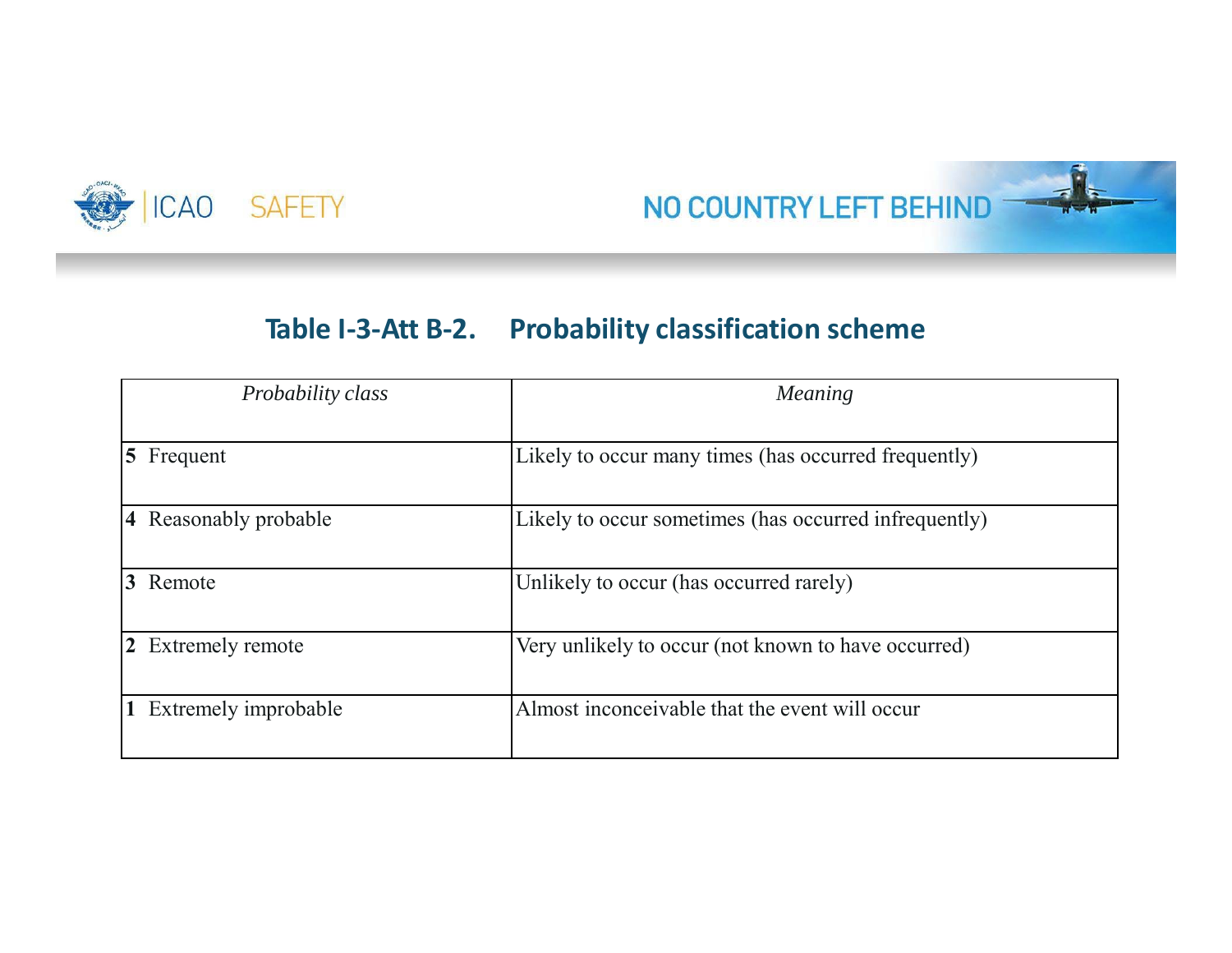



#### **Table I‐3‐Att B‐3. Risk assessment matrix with prioritization classes**

| Risk probability        |                | <i>Catastrophic</i> | <b>Hazardous</b><br>$\boldsymbol{B}$ | Risk severity |            | Negligible<br>F |
|-------------------------|----------------|---------------------|--------------------------------------|---------------|------------|-----------------|
|                         |                |                     |                                      | Major         | Minor<br>D |                 |
| Frequent                |                | 5Α                  | 5B                                   |               |            | 5C              |
| Occasional              | $\overline{4}$ | 4A                  | 4B                                   |               |            | 4C              |
| Remote                  | 3              | 3A                  | 3B                                   |               |            | 3C              |
| Improbable              | $\overline{2}$ | 2A                  | 2B                                   |               |            | 2C              |
| Extremely<br>Improbable |                | 1A                  | 1B                                   |               |            | 1 <sub>C</sub>  |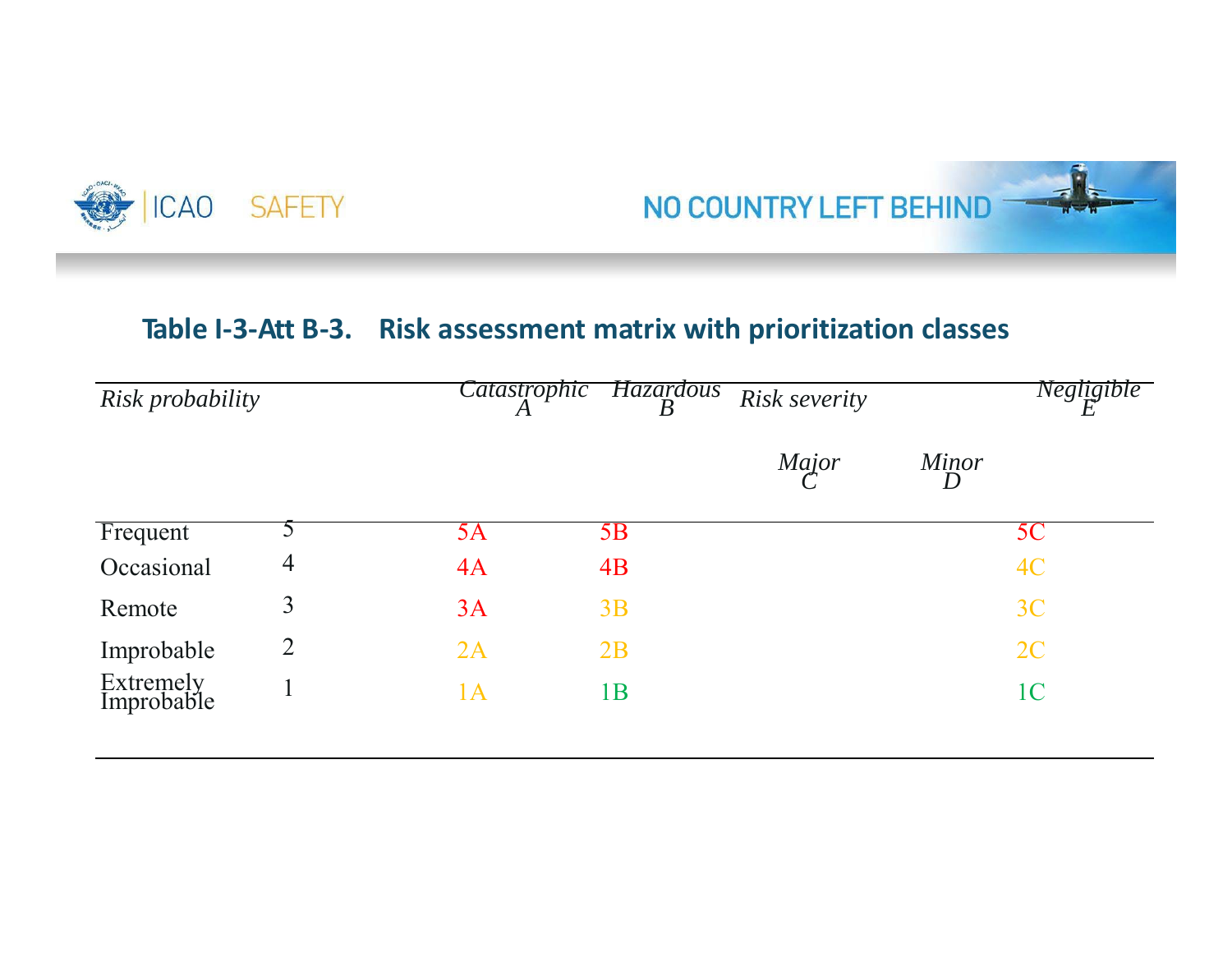



#### $\blacktriangleright$ **Safety risk assessment and development of mitigation measures**

- F. Estimate the level of risk of each identified potential consequence by conducting a risk assessment and determine the severity of a consequence and probability of the consequence occurring.
- H. Understanding the risks is the basis for the development of mitigation measures, operational procedures and operating restrictions that might be needed to ensure safe aerodrome operations.
- H. The method for risk evaluation is dependent on the nature of the hazards. The risk itself is evaluated by combining the two values for severity of its consequences and probability of occurrence.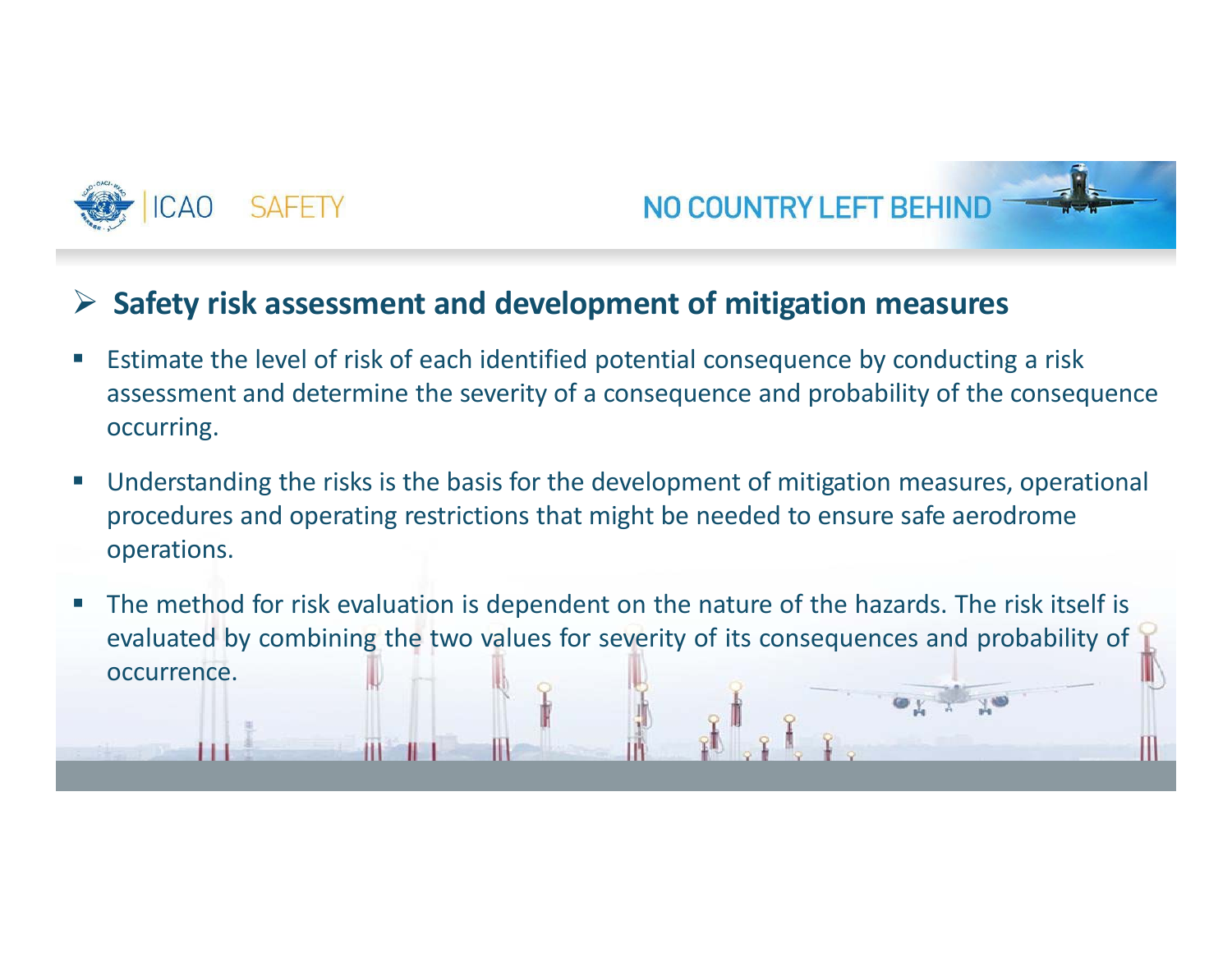



#### $\blacktriangleright$ **Safety risk assessment and development of mitigation measures** (cont'd)

- • Once each hazard has been identified, analysed in terms of causes, and assessed for severity and probability of its occurrence, it must be ascertained that all associated risks are appropriately managed.
- $\bullet$  All risk mitigation measures, whether currently being applied or still under development, must be evaluated for the effectiveness of their risk management capabilities.
- $\bullet$ States should provide suitable guidance on risk assessment models for aerodrome operators.
- •Methodologies for risk management can be found in Attachment B to Chapter 3.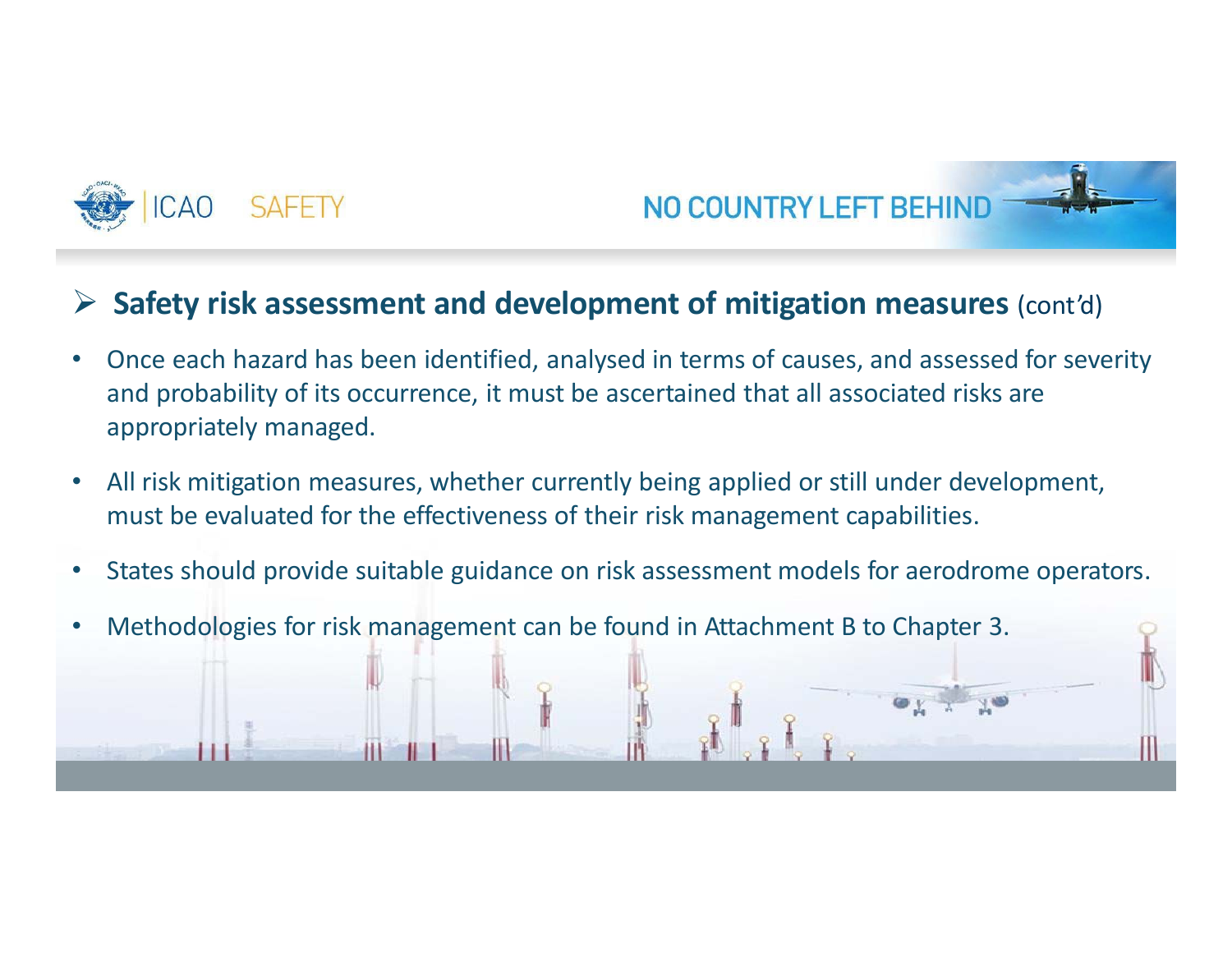



#### $\sum_{i=1}^{n}$ **Development of an implementation plan and conclusion of the assessment**

- e<br>Li The last phase of the safety assessment process is the development of a plan for the implementation of the identified mitigation measures.
- $\mathcal{L}_{\mathcal{A}}$  The implementation plan includes time frames, responsibilities for mitigation measures, as well as control measures that may be defined and implemented to monitor the effectiveness of the mitigation measures.

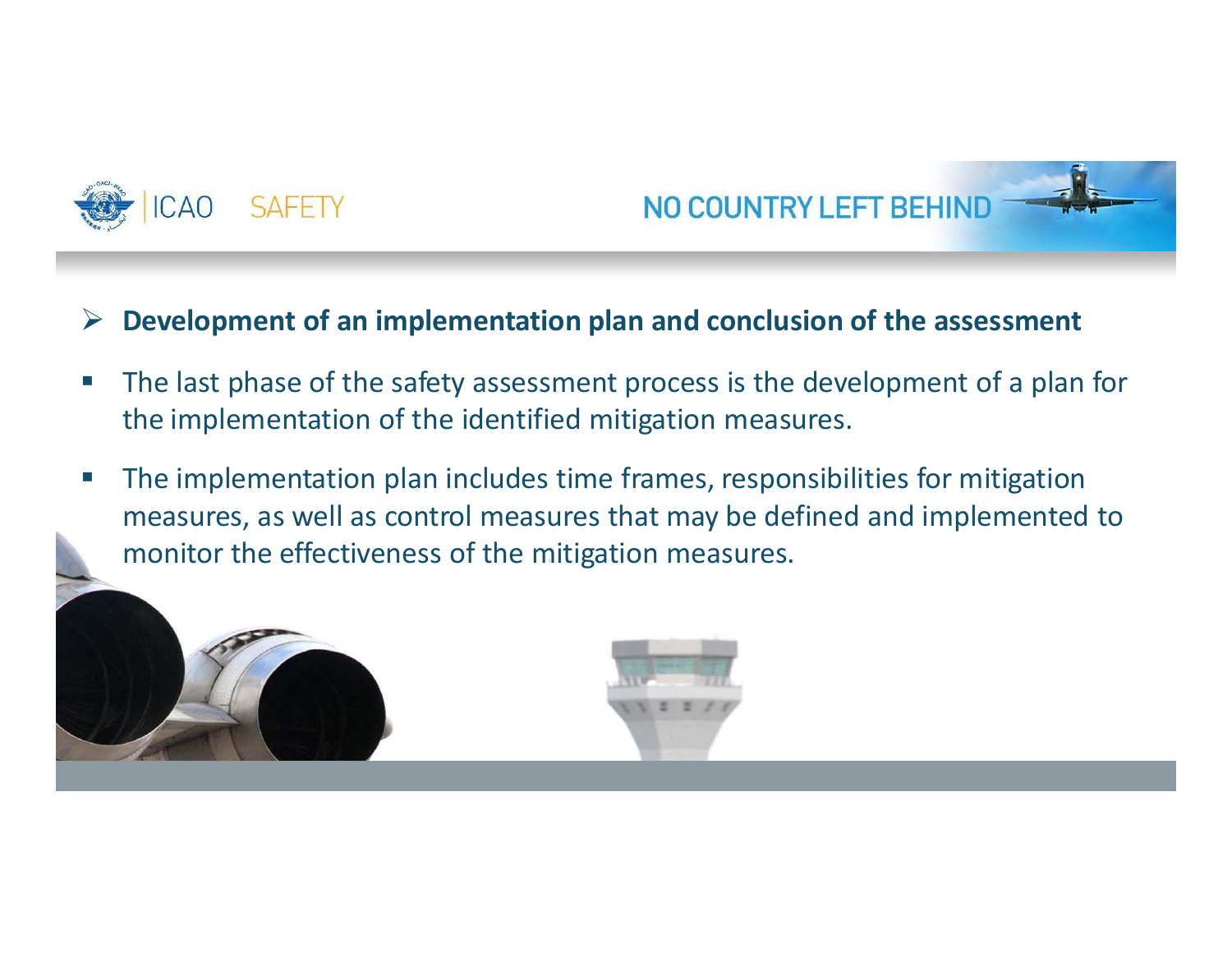



#### $\triangleright$ **APPROVAL OR ACCEPTANCE OF A SAFETY ASSESSMENT**

- $\mathcal{L}_{\mathcal{A}}$  The State establishes the type of safety assessments that are subject to approval or acceptance and determines the process used for that approval/acceptance.
- П Where required <sup>a</sup> safety assessment subject to approval or acceptance by the State shall be submitted by the aerodrome operator prior to implementation.
- $\mathcal{L}_{\mathcal{A}}$ The State analyses the safety assessment and verifies that:
- a) appropriate coordination has been performed between the concerned stakeholders;
- b) the risks have been properly identified and assessed, based on documented arguments (e.g. physical or Human Factors studies, analysis of previous accidents and incidents);
- c) the proposed mitigation measures adequately address the risk; and
- d) the time frames for planned implementation are acceptable.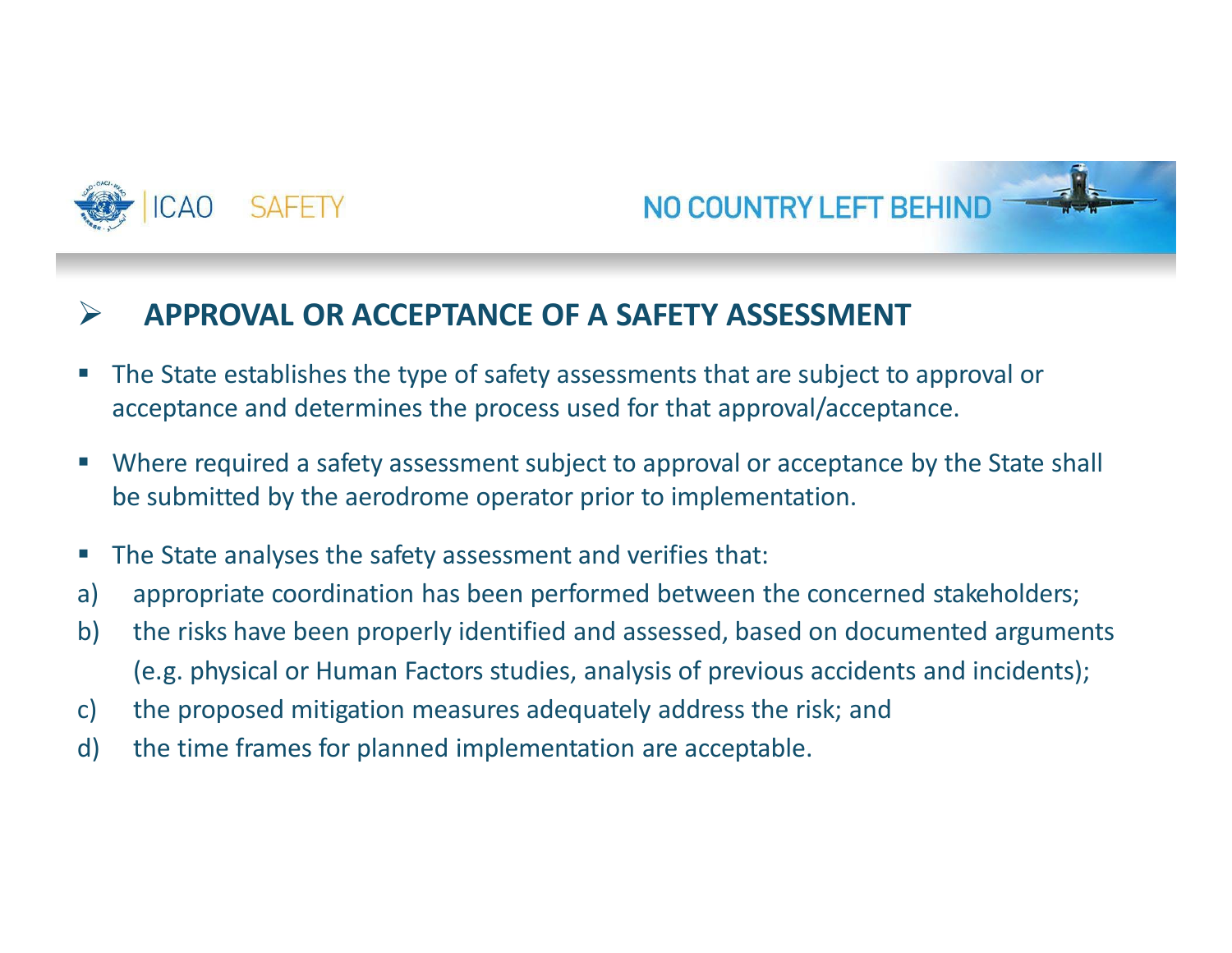



#### $\blacktriangleright$ **APPROVAL OR ACCEPTANCE OF A SAFETY ASSESSMENT** (cont'd)

- $\Box$ Upon completion of the analysis of the safety assessment, the State:
- a) either gives formal approval or acceptance of the safety assessment to the aerodrome operator; or
- b) if some risks have been underestimated or have not been identified, coordinates with the aerodrome operator to reach an agreement on safety acceptance;
- c) if no agreement can be reached, rejects the proposal for possible resubmission by the aerodrome operator; or
- d) may choose to impose conditional measures to ensure safety.
- $\mathcal{C}^{\mathcal{A}}$  The State should ensure that the mitigation or conditional measures are properly implemented and that they fulfil their purpose.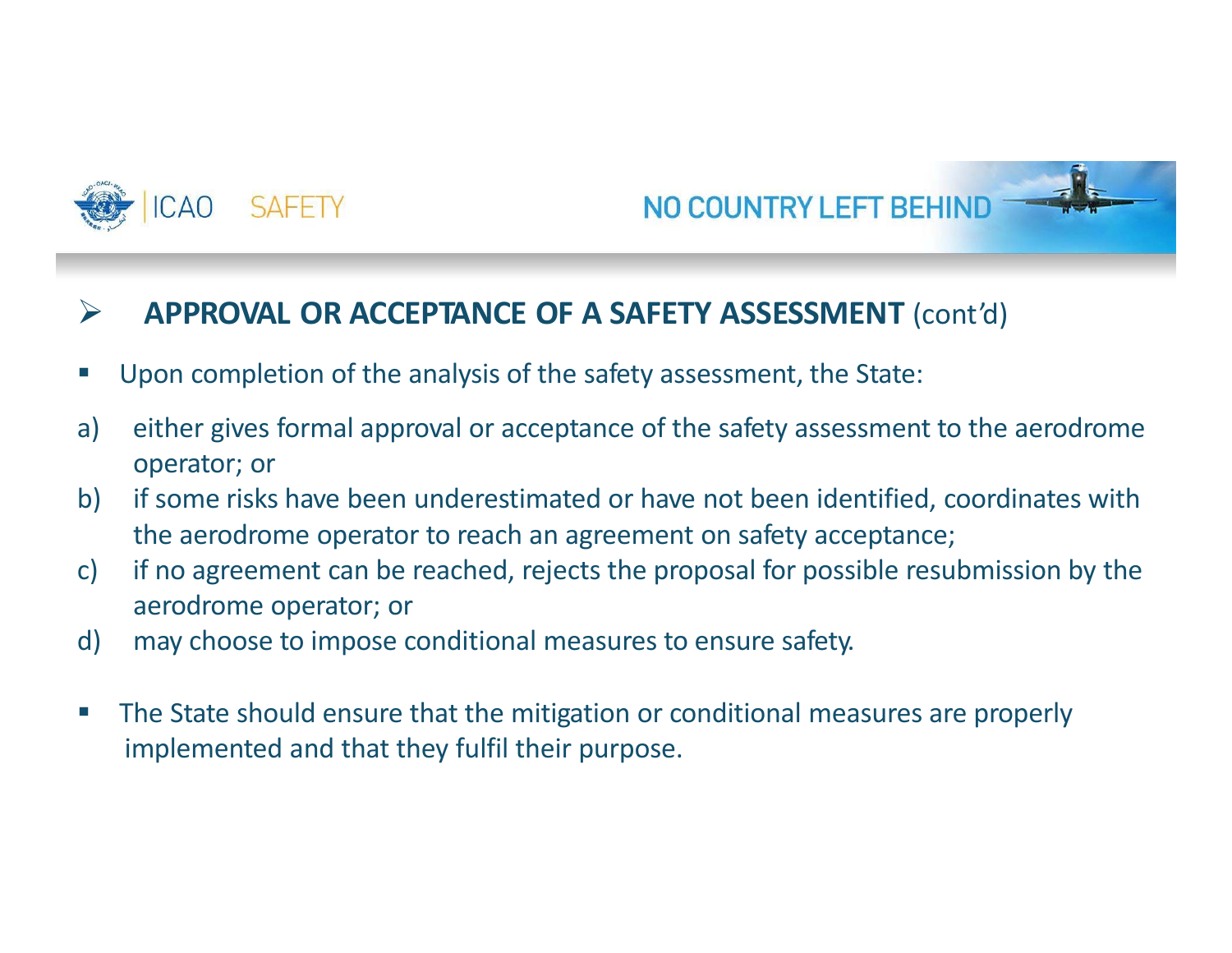



#### $\blacktriangleright$ **PROMULGATION OF SAFETY INFORMATION**

The aerodrome operator determines the most appropriate method for communicating safety information to the stakeholders and ensures that all safety‐ relevant conclusions of the safety assessment are adequately communicated (e.g. through AIP, ATIS (Automatic Terminal Information Service), etc.)

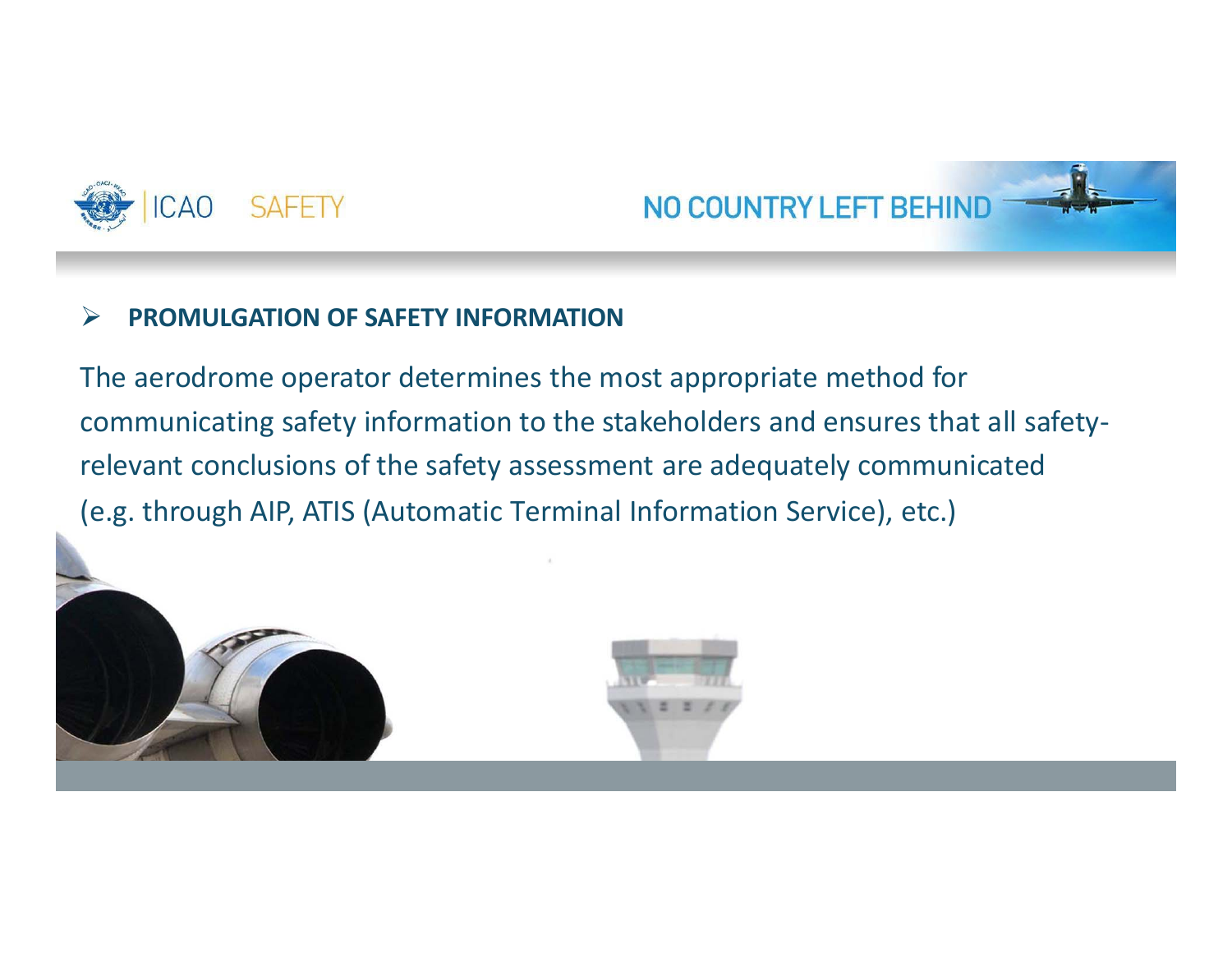



## **Responsibilities subsequent to the completion of the Safety Assessment**

- • **The aerodrome operator** is responsible for implementing and periodically monitoring the effectiveness of the identified mitigation measures.
- • **The State** reviews the safety assessment provided by the aerodrome operator and its identified mitigation measures, operational procedures and operating restrictions, and is responsible for the subsequent regulatory oversight of their application.